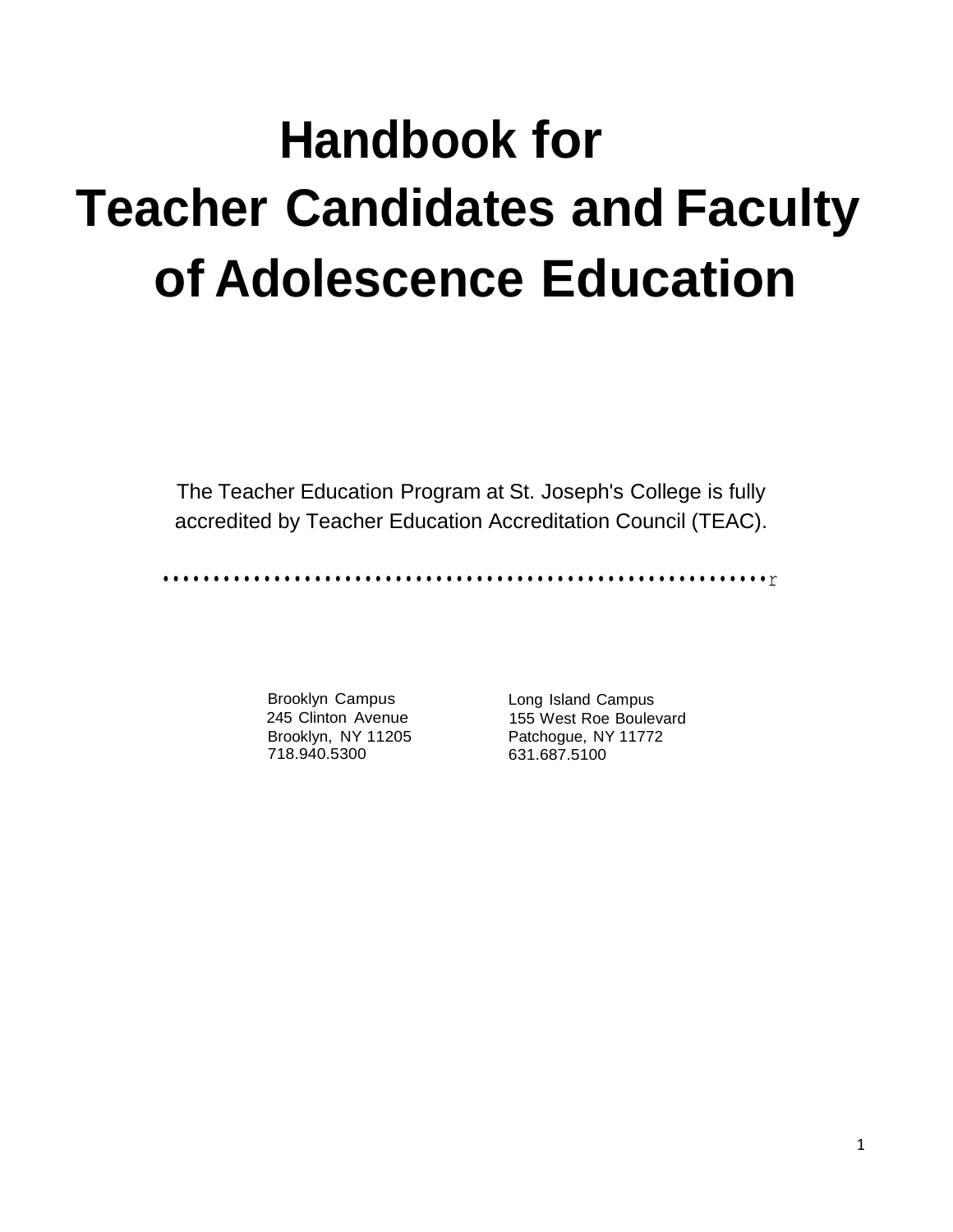# Education Department Faculty

| Name                               | e-mail                       | Title                              |
|------------------------------------|------------------------------|------------------------------------|
| S. Nancy Gilchriest, SSND, Ed.D    | ngilchriest@sjcny.edu        | Chairperson, Associate Professor   |
| S. Margaret Buckley, CSJ, Ed.D.    | mbuckley@sjcny.edu           | Associate Chairperson, Professor   |
| Arthur Corvo, Ph.D.                | acorvo2@sjcny.edu            | <b>Associate Professor</b>         |
| Joseph Moreno, M.D., Ph.D.         | jmoreno2@sjcny.edu           | <b>Assistant Professor</b>         |
| Margaret K. Moss, P.D.             | mmoss@sjcny.edu              | <b>Assistant Professor</b>         |
| Roy Rosario Pellicano, Ed.D.       | rpellicano@sjcny.edu         | Associate Professor                |
| Edward Vinski, Ph.D.               | evinski@sjcny.edu            | Associate Professor                |
| Suzanne Camus, M.S.                | scamus@sjcny.edu             | Lecturer                           |
| Steven Cheeseman, Ed.D.            | scheeseman@sjcny.edu         | Senior Lecturer                    |
| Anthony DeKams, P.D.               | adekams@sjcny.edu            | Lecturer                           |
| Linda Gokey, M.S.                  | lgokey@sjcny.edu             | Senior Lecturer                    |
| S. Helen Roberta Herley, CSJ, M.A. | hherley@sjcny.edu            | Lecturer                           |
| Michael Livingston, M.A.           | mlivingston@sjcny.edu        | Lecturer                           |
| Anne Mulligan, Ph.D.               | amulligan@sjcny.edu          | Senior Lecturer                    |
| Valerie Quinlan, M.S.              | vquinlan@sjcny.edu           | Lecturer                           |
| Cristina Santiago-Campbell, M.A.   | csantiago-campbell@sjcny.edu | Lecturer                           |
| <b>Matthew Vestuto</b>             | mvestuto@sjcny.edu           | <b>Field Placement Coordinator</b> |
| Katherine Waldron                  | kwaldron@sjcny.edu           | Senior Administrative Assistant    |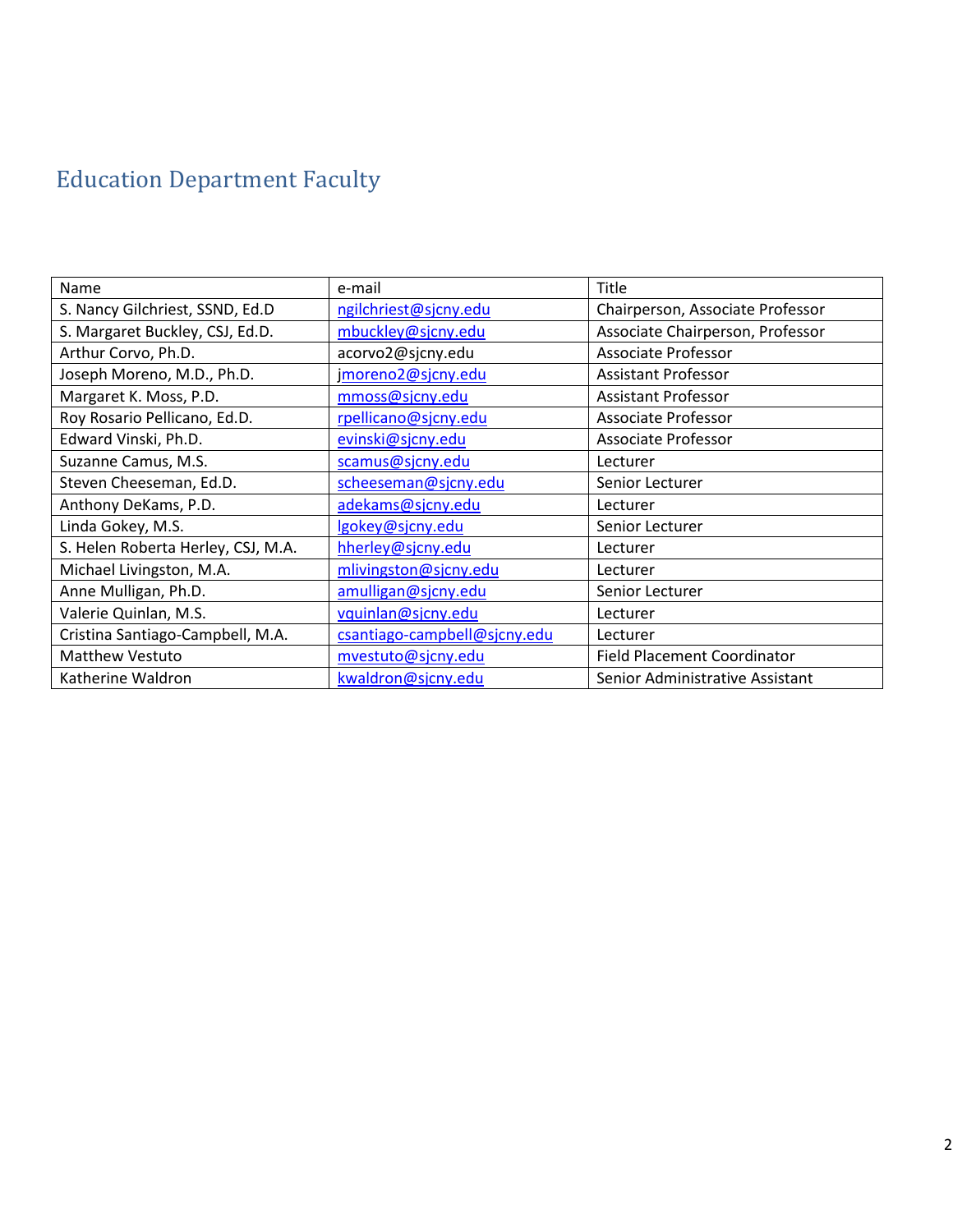# Mission and Goals of St. Joseph's College

The mission of St. Joseph's College is to provide a strong academic and value-oriented education at the undergraduate and graduate levels rooted in a liberal arts tradition that supports provision for career preparation and enhancement. The College aims in this way to prepare each student for a life characterized by integrity, intellectual and spiritual values, social responsibility and service – a life that is worthy of the College's motto, *Esse non videri*: "To be, not to seem." Independent and coeducational, St. Joseph's College provides affordable private education that serves a diverse population.

St. Joseph's College affirms the dignity, freedom and inherent value of each person. This affirmation is realized through a student-centered environment wherein the faculty's primary commitment is to excellence in teaching. In this open, supportive atmosphere, students are challenged to develop their full potential and are encouraged to acquire a spirit of inquiry and a joy in learning.

To accomplish this mission, St. Joseph's College has established the following goals:

- To offer curricula that foster the knowledge and intellectual skills associated with the liberally educated person;
- To encourage students to develop personal value systems and responsible self-direction;
- To foster committed participation in the local and global communities;
- To help students develop as whole persons by providing individual attention, interactive teaching and opportunities for active participation in academic and extracurricular programs;
- To prepare students for their careers by offering the necessary professional and pre-professional education;
- To provide for the needs of a diversified student population with varied educational and professional experiences;
- To foster an environment of openness to the exploration and understanding of diverse ideas, traditions and cultures;
- To support educational programs and services that will contribute to the vitality of the communities served.

# **VISION STATEMENT OF THE EDUCATION DEPARTMENT**

The faculty recognizes the importance of having all degree candidates acquire skills, dispositions and in-depth knowledge of the subject matter they plan to teach, as well as an understanding of the impact on student learners. To this end, a solid liberal arts background is aligned with national, state and professional standards,

Teacher candidates participate in meaningful learning experiences and are introduced to developmental and learning theories. As a faculty, we value and nurture on-going dialogue and strategic planning regarding the quality and performance of our teacher candidates and graduates. In sum our professional education program strives to:

- Nurture the intellectual, physical, emotional, social and civic potential of each student;
- Create, support and maintain challenging learning environments for all students;
- Collaborate with colleagues and other professionals in the interest of student learning;
- Advance the intellectual and ethical foundation of the learning community.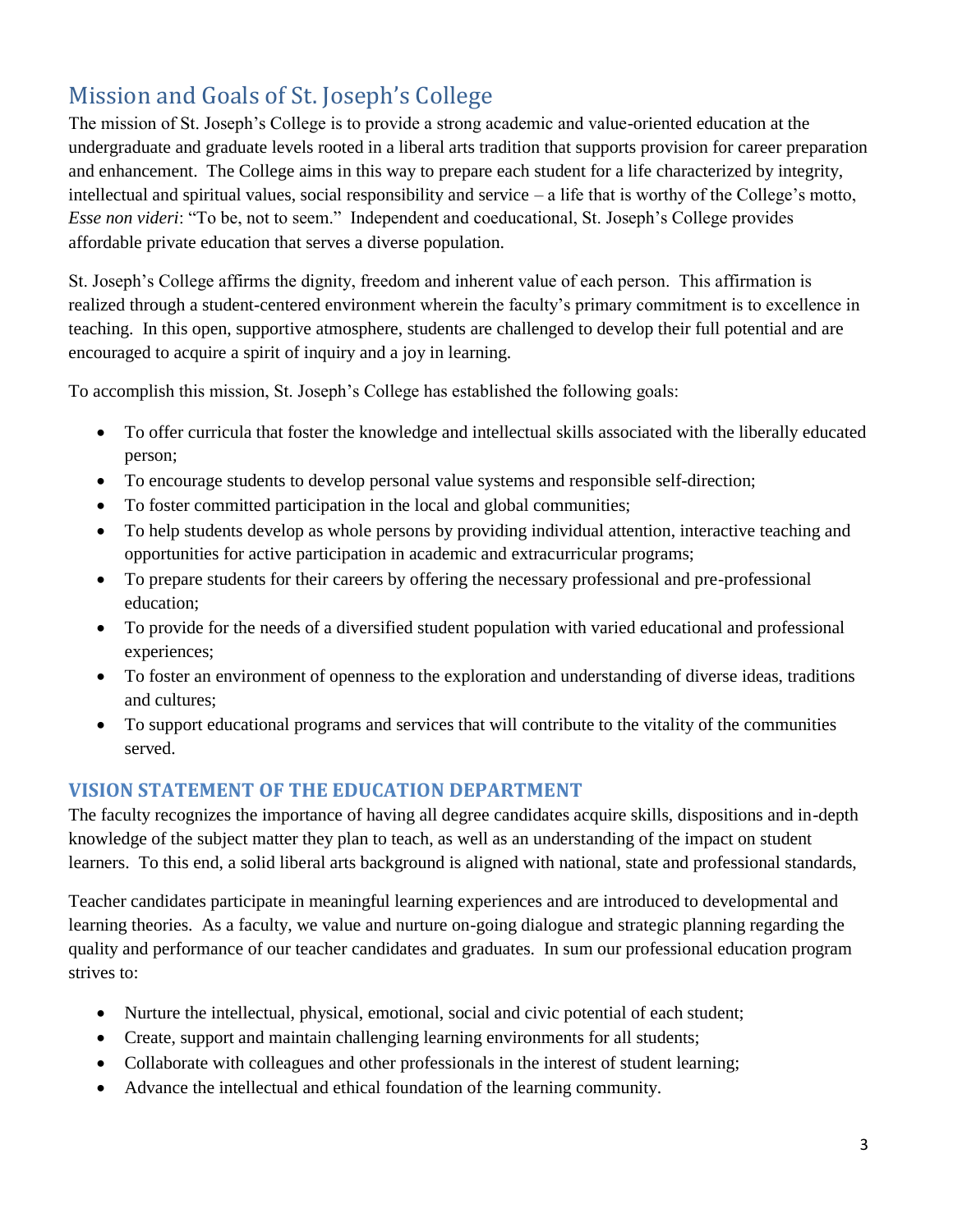Through course work and field experiences, teacher candidates create and reflect on instructional practices and strategies that are inquiry-based, are meaningful to student learners and value student diversity. By nurturing reflective practice, the faculty supports our candidates' development of practical knowledge and a personal philosophy of teaching that is experiential and grounded in theory.

## **Overview: Education Department**

The Education Department, in alignment with New York State standards and regulations, prepares students for Initial Certification in Adolescence Education with majors in biology, chemistry, English, history, mathematics and Spanish in New York State approved programs effective February 2, 2004. Students in the Adolescence Education program may also opt to take two additional courses to be eligible for a 5-6 extension of their initial certification.

The programs, grounded in the tradition of the liberal arts, provide students with a core curriculum and adequate depth and breadth of knowledge in their major field. (See SJC catalog for specifics required of majors in their respective fields.) Through formal and informal meetings, close collaboration exists among major departments and the Education Department in the preparation of teachers. Professional competence is developed through a sequence of courses that integrate theory and practice as well as through 100 hours of fieldwork in the middle and secondary schools prior to student teaching. These field experiences introduce the prospective teacher to working with students and teachers in a variety of situations and in roles of increasing responsibility.

## **Program Description**

Throughout the teacher preparation program, all students preparing to teach must demonstrate the ability to do expository writing and utilize technologies. (Workshops in the latter area will be required of all candidates, as needed.) In addition, students must complete a year of modern language at the College level and two approved speech courses (three for English majors), with a minimum Speech G.P.A. of 3.0.

Each student in the teacher preparation program is required to purchase, create and maintain an eportfolio provided by Chalk and Wire. The contents of the e-portfolio are particular assignments from different courses throughout the program. When an assignment is given in a course, the student must submit it in the e-portfolio; the particular instructor may require additional forms and submission. Failure to purchase, create and or maintain an e-portfolio will result in a grade of incomplete for that particular course.

In addition to the academic requirements of the College and in accordance with the regulations of the Regents of the State of New York, to gain Initial Certification teacher candidates must achieve passing scores on the New York State Teacher Certification Examinations (NYSTCE): Educating All Students Test (EAS), Academic Literacy Skills Test (ALST) and the Content Specialty Test in their major field (CST). Certification also requires evidence of fingerprinting, participation in workshops in Child Abuse, Violence Prevention and Intervention and Dignity for All Students (DASA). In addition, NYS mandates two (2) semesters of a language other than English. The Education Department does not accept sign language as a foreign language.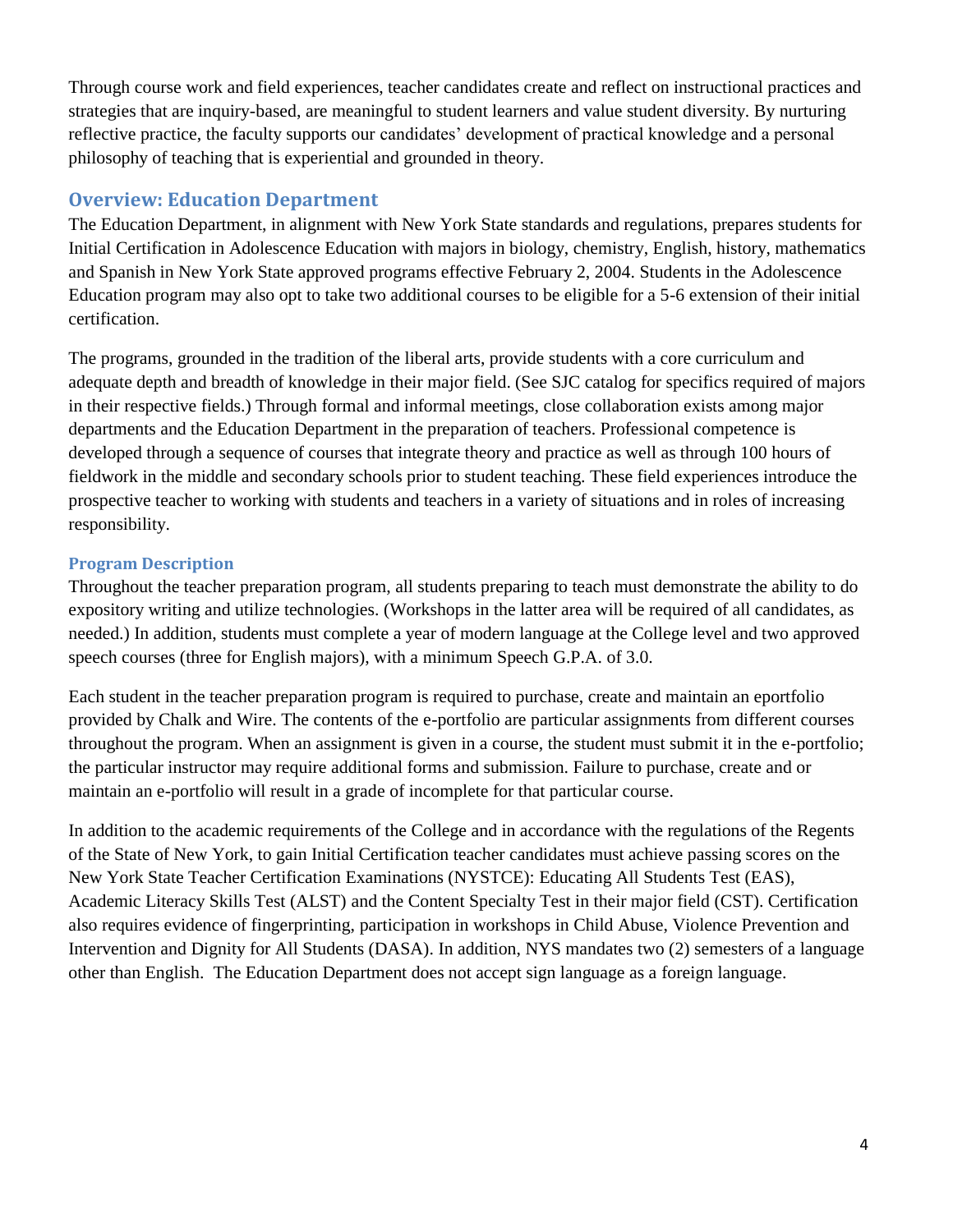#### **Courses Leading to Initial Certification in Adolescence Education (Grades 7–12)**

[Teacher of Biology, Chemistry, English, Mathematics, Social Studies and Spanish] For all students entering the Adolescence Education program:

| <b>REQUIRED COURSES</b>           | (22 credits)                        |                            |
|-----------------------------------|-------------------------------------|----------------------------|
| <b>EDU 115</b>                    | 3 credits                           |                            |
| <b>PSY 220</b>                    | 3 credits                           |                            |
| CS 121 (B)/EDU 121 (LI)           | 3 credits                           |                            |
| <b>EDU 234</b>                    | 2 credits                           |                            |
| <b>EDU 240</b>                    | 3 credits                           |                            |
| <b>EDU 360</b>                    | 3 credits                           |                            |
| EDU 361/363/364/365/366           | 2 credits                           |                            |
| <b>EDU 473</b>                    | 6 credits                           |                            |
|                                   |                                     |                            |
| <b>REQUIRED SPEECH COURSES</b>    | $(6 \text{ or } 9 \text{ credits})$ | Required Speech GPA of 3.0 |
| <b>SPC 102</b>                    | 3 credits Speech                    |                            |
| SPC 115 or 205                    | 3 credits                           |                            |
| SPC 217 (For English majors only) | 3 credits                           |                            |

Students in the Adolescence Education program prior to Fall, 2010 would be responsible to follow the previously required course of study.

Courses Leading to 5-6 Extension (optional addition to the program) REQUIRED COURSES (6 credits) EDU 250 3 Credits EDU 251 3 Credits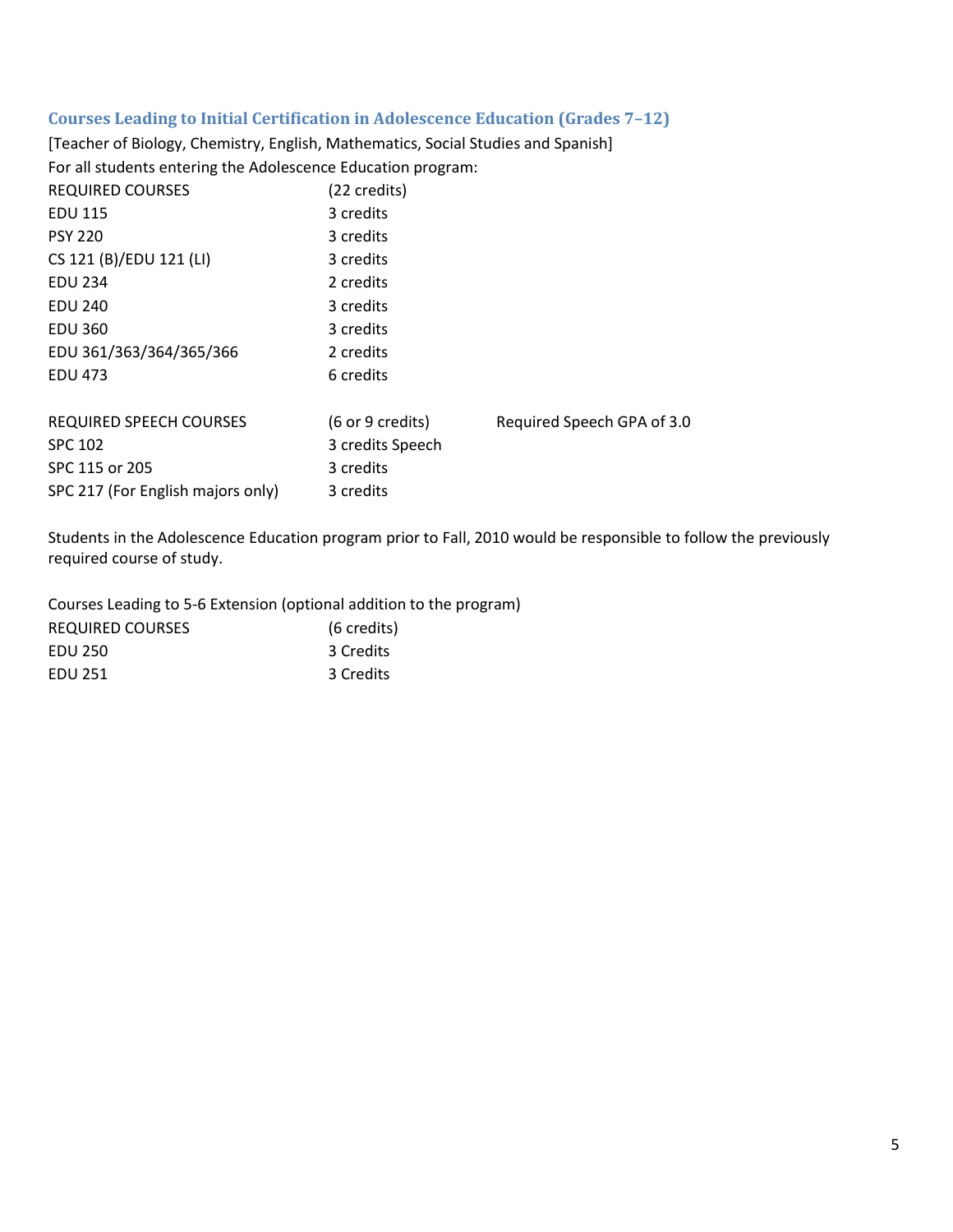#### Candidate's Status Sheet for Initial Certification in Adolescence Education (Grades 7–12) [Biology, Chemistry, English, Math, Social Studies and Spanish]

| -<br>_______      | ______<br>______<br>_____                          | $\cdot$ $\cdot$<br>.<br>____<br>__________<br>_____ |
|-------------------|----------------------------------------------------|-----------------------------------------------------|
| . Dh<br>_________ | ш<br>_____<br>______<br>_______<br>______<br>_____ | ____<br>_______                                     |

Required [Education, Child Study, Psychology] Courses (25 credits) Required Speech Courses (6 or 9 credits)

| <b>Course Number</b>   | <b>Course Title</b>                                     | <b>Semester</b> | Grade | <b>Fieldwork</b> |
|------------------------|---------------------------------------------------------|-----------------|-------|------------------|
| EDU 115 (3 cr)         | <b>Educational Psychology</b>                           |                 |       |                  |
| 20 hrs fieldwork       |                                                         |                 |       |                  |
| PSY 220 (3 cr)         | Adolescent Psychology (Prerequisite EDU 115 or PSY 100) |                 |       |                  |
| CS121 (B)/EDU 121 (LI) | Psychology of the Exceptional Child (B)/Teaching        |                 |       |                  |
| $(3$ cr)               | Adolescents with Exceptionalities (LI)                  |                 |       |                  |
| 20 hrs fieldwork       |                                                         |                 |       |                  |
| EDU 234 (2 cr)         | Sociological and Philosophical Foundations of Education |                 |       |                  |
| 20 hrs fieldwork       |                                                         |                 |       |                  |
| EDU 240 (3 cr)         | <b>Adolescent Literacy</b>                              |                 |       |                  |
| EDU 360 (3 cr)         | <b>Methods of Secondary Education</b>                   |                 |       |                  |
| 20 hrs fieldwork       |                                                         |                 |       |                  |
| <b>EDU</b>             | <b>Methods of Teaching (English/Social</b>              |                 |       |                  |
| 361/363/364/365/366    | Studies/Math/Spanish/Science) in Secondary School       |                 |       |                  |
| $(2 \text{ cr})$       |                                                         |                 |       |                  |
| 20 hrs fieldwork       |                                                         |                 |       |                  |
| EDU 473 (6 cr)         | <b>Supervised Teaching in Secondary Schools</b>         |                 |       |                  |
| SPC 102 (3 cr)         | <b>Speech Communication</b>                             |                 |       |                  |
| SPC 115 or 205 (3 cr)  | <b>Voice and Diction OR Intercultural Communication</b> |                 |       |                  |
| SPC 217 (3 cr)         | <b>Oral Interpretation of Literature</b>                |                 |       |                  |
|                        | <b>English majors only</b>                              |                 |       |                  |

Note: EDU 360 and EDU 361/363/364/365/366 represent the "Senior Block" co-requisites, taken prior to EDU 473.

#### **CERTIFICATION REQUIREMENTS**

NYS Teacher Certification Examinations: Please submit a copy of the scores to the Education Office, E304/Long Island; SAH 502/Brooklyn

NYSED MANDATED PROFESSIONAL REQUIREMENTS

Fingerprinting, Workshops in Child Abuse Prevention, Violence Prevention and Intervention, and Dignity for All Students (DASA): Please submit a copy of workshop completion to the Education Office, E304/Long Island; SAH 502/Brooklyn

NYSED MANDATED TWO SEMESTERS OF THE SAME FOREIGN LANGUAGE OTHER THAN ENGLISH (Sign Language not accepted)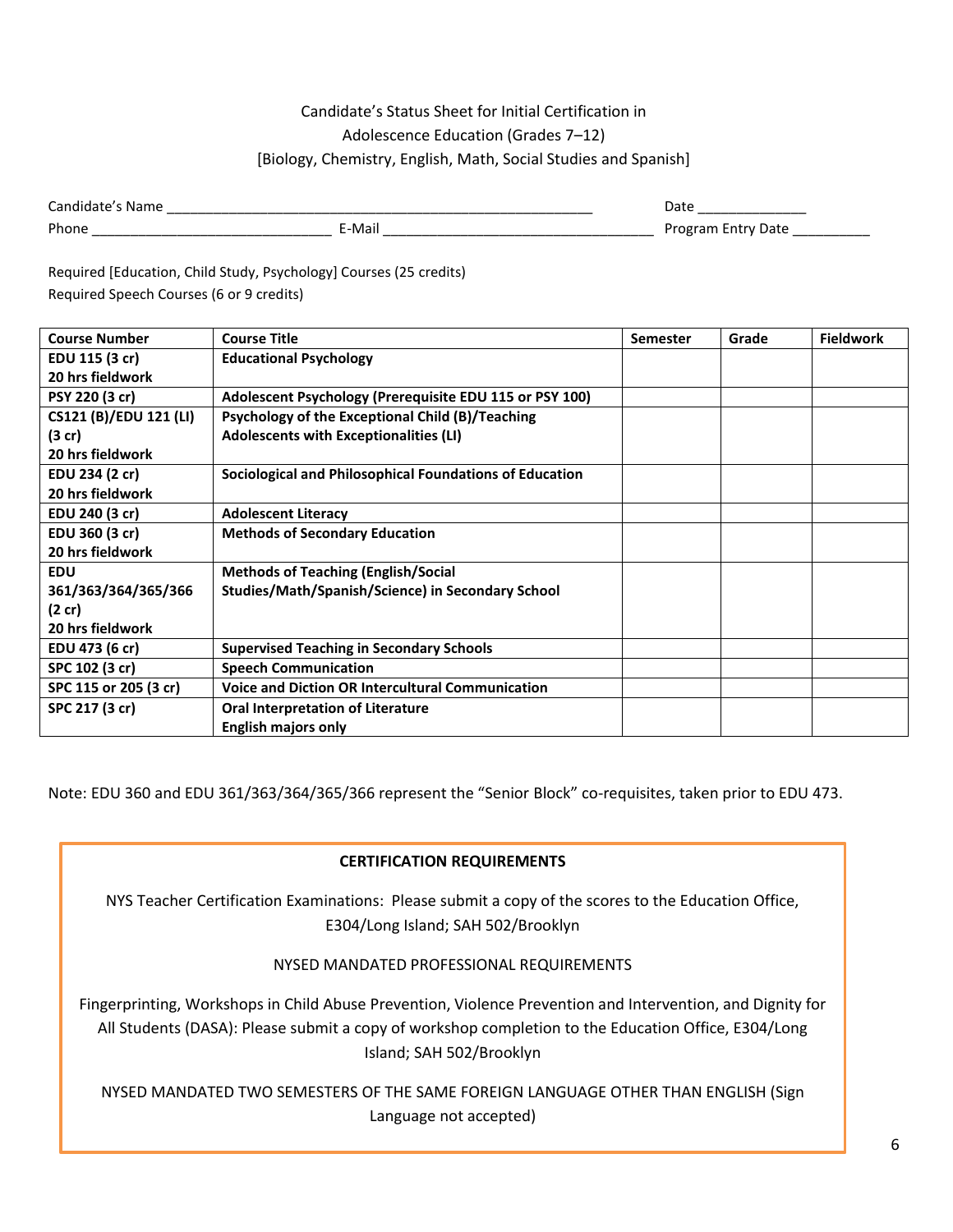# **Course Descriptions**

#### **EDU 115 EDUCATIONAL PSYCHOLOGY**

An introduction to the psychological foundations of education aimed at developing basic competence in the understanding of growth and development, the psychology of personality and adjustment, the assessment and handling of individual differences and the psychology of learning. Includes an e-portfolio assignment.

- A minimum of 20 hours of fieldwork is required.
- Usually taken in sophomore year
- 3 hours a week, 1 semester, 3 credits. Fall (Brooklyn); Fall and Spring (Long Island)

#### **CS 121 PSYCHOLOGY OF THE EXCEPTIONAL CHILD (BROOKLYN)/ EDU 121 TEACHING ADOLESCENTS WITH EXCEPTIONALITIES (LONG ISLAND)**

An introduction and overview of the human development of persons with the full range of disabilities and special health care needs, also including the gifted, and the effect ofthose disabilities and needs on learning and behavior. Emphasis will consider skills in networking and collaborating with parents and multidisciplinary teams for services, and the necessity offollowing legislative proceduresto access and maintain services.The course will addressthe utilization of assistive technologies that will maximize independence as well as concerns related to cultural diversity and inclusion. Includes an e-portfolio assignment.

- A minimum of 20 hours of fieldwork is required.
- 3 hours a week, 1 semester, 3 credits. Fall and Spring

#### **PSY 220 ADOLESCENT PSYCHOLOGY**

A comprehensive survey of adolescent behavior in itsintellectual, emotional and social aspects.Techniques for enhancing the adolescent's potential for growth and productivity are given special consideration.

- Prerequisite: EDU 115 or PSY 100
- 3 hours a week, 1 semester, 3 credits. Fall and Spring

#### **EDU 234 SOCIOLOGICAL AND PHILOSOPHICAL FOUNDATIONS OF EDUCATION**

An inquiry into the process of education as seen by the historian, sociologist and philosopher. Examination of selected contemporary problems within a historical context, with emphasis on the needs of the urban school and a multicultural society.The effects of socioeconomic factors, violence/abuse and health and safety issues on student learning. Includes an e-portfolio assignment.

- A minimum of 20 hours of fieldwork is required.
- Usually taken in junior year
- 2 hours a week, 1 semester, 2 credits. Spring (Brooklyn); Fall and Spring (Long Island)

#### **EDU 240 ADOLESCENT LITERACY**

This course will provide an introduction to teaching literacy in its broadestsense, the ability to communicate effectively and efficiently. Emphasis will be placed on the teaching of reading and writing at the secondary level content areas, with the integration of instructional technology. Students will learn to develop strategies for working with students with diverse needs and learning styles. Includes an e-portfolio assignment.

- Prerequisite: EDU 115
- 3 hours a week, 1 semester, 3 credits. Spring (Brooklyn); Fall and Spring (Long Island)

#### **EDU 250 INTRODUCTION TO MIDDLESCHOOL**

Participation in this course of study will extend the knowledge and expertise of prospective secondary level educators in middle-level school philosophy. The middle school child requires an educational program developmentally responsive to the needs and characteristics of young adolescents that is appropriate and tailored fortheir academic, physical, and psychosocial development. The historic evolution of middle level education, the NYS Essential Elements of Middle School, as well asthe academic structure and organization of middle schools shall form the core of this course of study.

- Prerequisite: EDU 115
- 3 hours a week, 1 semester, 3 credits. Spring (Brooklyn); Fall and Spring (Long Island)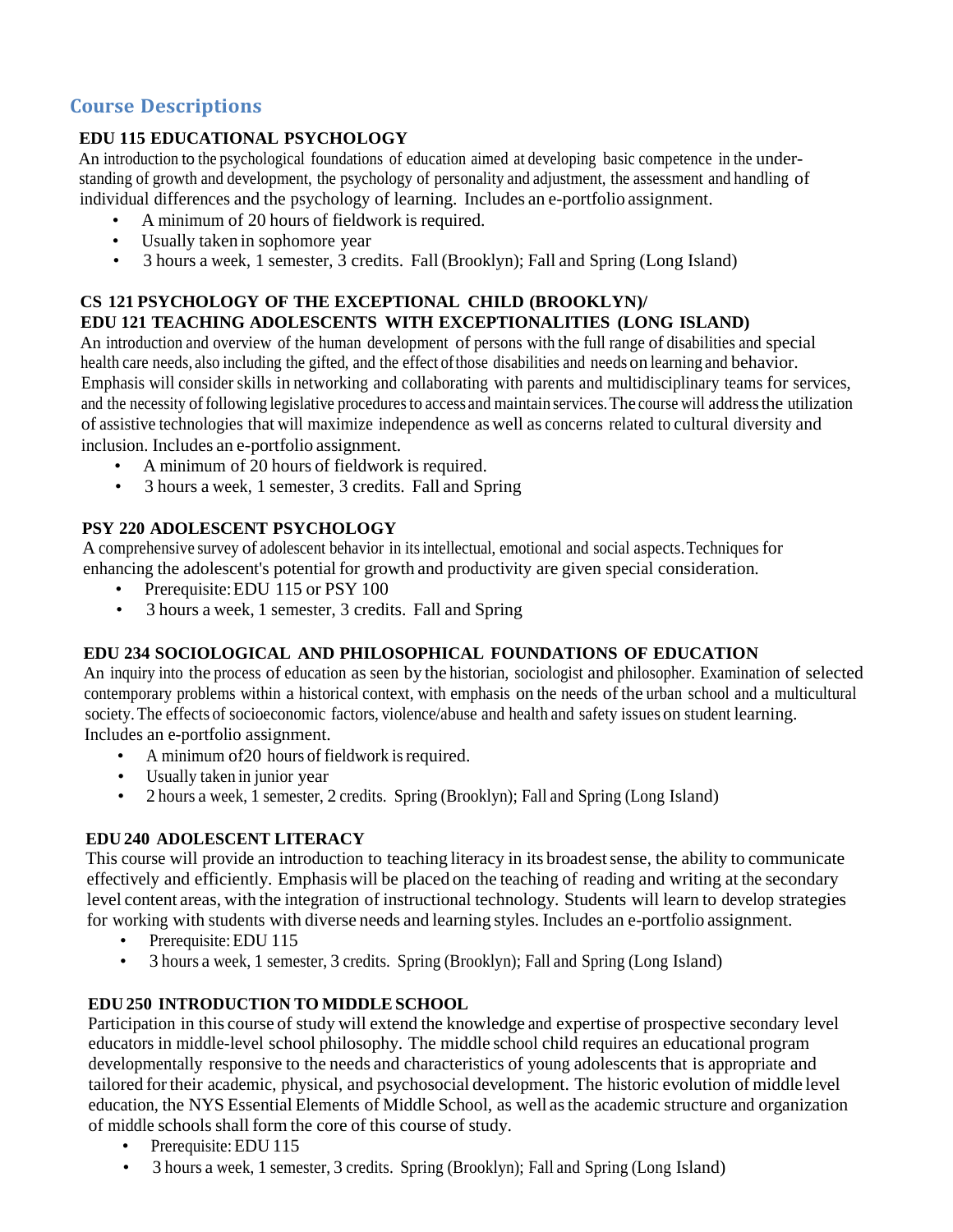#### **EDU 251 LITERACY ACQUISITION: MIDDLE SCHOOL YEARS**

This course introduces students to different theories of literacy acquisition/development at the middle school level. The following topics are also introduced: the evolution of American reading instruction, language acquisition, linguistic universals, emergent literacy, creating classroom environments that facilitate literacy acquisition/development, formal vs. informal literacy assessment practices, specific reading/writing approaches in the content area, and assessment and instructional strategiesthat address different aspects of the reading process. Each of these topics will be viewed through the lens of the middle school adolescent perspective.

- Prerequisite: EDU 115
- 3 hours a week, 1 semester, 3 credits. Spring (Brooklyn); Fall and Spring (Long Island)

#### **EDU 256 TEACHING ENGLISH TO SPEAKERS OF OTHER LANGUAGES**

A study of the theory, methods and materials used in the teaching of English to speakers of other languages.Topics include the cultural, psychological and linguistic considerations in teaching/learning a second language and the place of ESL in bilingual education.

Departmental approval required

- 3 hours a week, I semester, 3 credits
- Offered when there is sufficient demand.

# Senior Methods Block: **EDU** 360 and **EDU** 361-366 --- To Be Taken Concurrently

The general and special methods courses, taken together just prior to student teaching, are considered an integrated block to help teacher candidates develop competence. The total experience includes regular fieldwork in one or more schools where students observe, tutor and assist with small groups, and begin to teach.

#### **EDU 360 METHODS OF SECONDARY EDUCATION**

A combined College field course seeking to develop competence in areas of common concern to secondary school teachers: curriculum, methods, materials of instruction, planning, assessment, content reading strategies, classroom management, study skills and technology. Microteaching and classroom fieldwork and practice. Includes an e-portfolio assignment.

- A minimum of 20 hours of fieldwork is required
- Prerequisites: Departmental approval, EDU 115, PSY 220, CS/EDU 121, EDU 234, EDU 240
- 3 hours a week, I semester, 3 credits. Fall
- Also offered in Spring for English, mathematics and historymajors on Long Island

#### **EDU 361 METHODS OF TEACHING ENGLISH IN SECONDARY SCHOOL**

A study of aims, curriculum, methods and materialsfor the teaching of the language arts:composition, literacy, language, technology, literature and reading. Fieldwork and practice in teaching. Includes an e-portfolio assignment.

- A minimum of 20 hours of fieldwork is required
- Prerequisite: Departmental approval
- Corequisite: EDU 360 in content area
- 2 hours a week, I semester, 2 credits. Fall (Brooklyn); Fall and Spring (Long Island)

#### **EDU 363 METHODS OF TEACHING HISTORY AND SOCIAL STUDIES IN SECONDARY**

**SCHOOL** A study of objectives, values and problems of teaching history and social studies; curriculum and materials;classroom strategies and techniques including written, oral and performance-based assessment, content reading and technology. Fieldwork and practice in teaching.Includes an e-portfolio assignment.

A minimum of 20 hours of fieldwork is required

- Prerequisite: Departmental approval
- Corequisite: EDU 360 in content area
- 2 hours a week, 1 semester, 2 credits. Fall (Brooklyn); Fall and Spring (Long Island)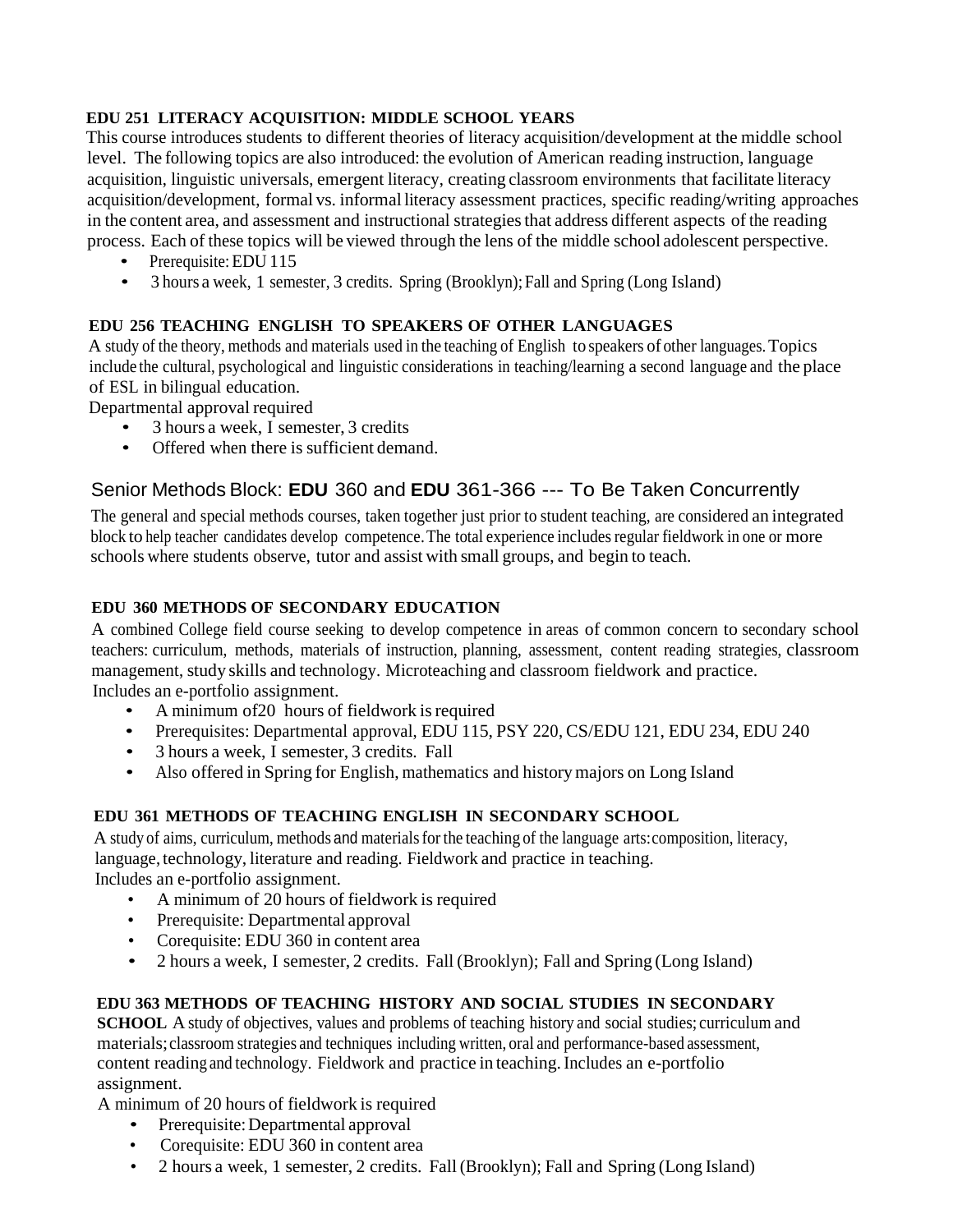#### **EDU 364 METHODS OF TEACHING MATHEMATICS IN SECONDARY SCHOOL**

A study of objectives and methods of teaching mathematics;recent curricular developments in pedagogy, content reading and technology, and their impact on methodology; assessment techniques. Fieldwork and practice in teaching. Includes an e-portfolio assignment.

- A minimum of 20 hours of fieldwork is required
- Prerequisite: Departmental approval
- Corequisite: EDU 360 in content area
- 2 hours a week, I semester, 2 credits. Fall (Brooklyn); Fall and Spring (Long Island)

#### **EDU 365 METHODS OF TEACHING MODERN LANGUAGES IN SECONDARY SCHOOLS**

A study of objectives and methods of modem languages:recent curricular developments in pedagogy, content reading and technology and their impact on methodology; assessment techniques.Fieldwork and practice in teaching. Includes an e-portfolio assignment.

- A minimum of 20 hours of fieldwork is required
- Prerequisite: Departmental approval
- Corequisite: EDU 360 in content area
- 2 hours a week, I semester, 2 credits. Fall

#### **EDU 366 METHODS OF TEACHING SCIENCE IN SECONDARY SCHOOL**

A study of aims, methods and materials for teaching the physical and biological sciences. Content reading, technology and application of assessments for both lab and written work. Fieldwork, demonstrations and practice in presenting lessons. Includes an e-portfolio assignment.

- A minimum of <sup>20</sup> hours of fieldwork is required
- Prerequisite: Departmental approval
- Corequisite: EDU 360 in content area
- 2 hours a week, I semester, 2 credits. Fall

#### **EDU 473 SUPERVISED TEACHING IN SECONDARY SCHOOLS**

Fieldwork and supervised practice teaching a minimum of five mornings a week in a secondary school fur a full semester. Students will have experience in grades 7-9 and I 0--12. Concurrent group and individual conferences, reports, self-evaluation, content reading strategies and drug and alcohol education, as well as fingerprinting and workshops in child abuse and SAVE. Includes an e-portfolio assignment.

- Prerequisites: Two approved speech courses
- Approval of Faculty Recommendations Committee
- 1 semester, 6 credits, Fall and Spring

Senior thesis should be completed PRIOR TO the Student Teaching Semester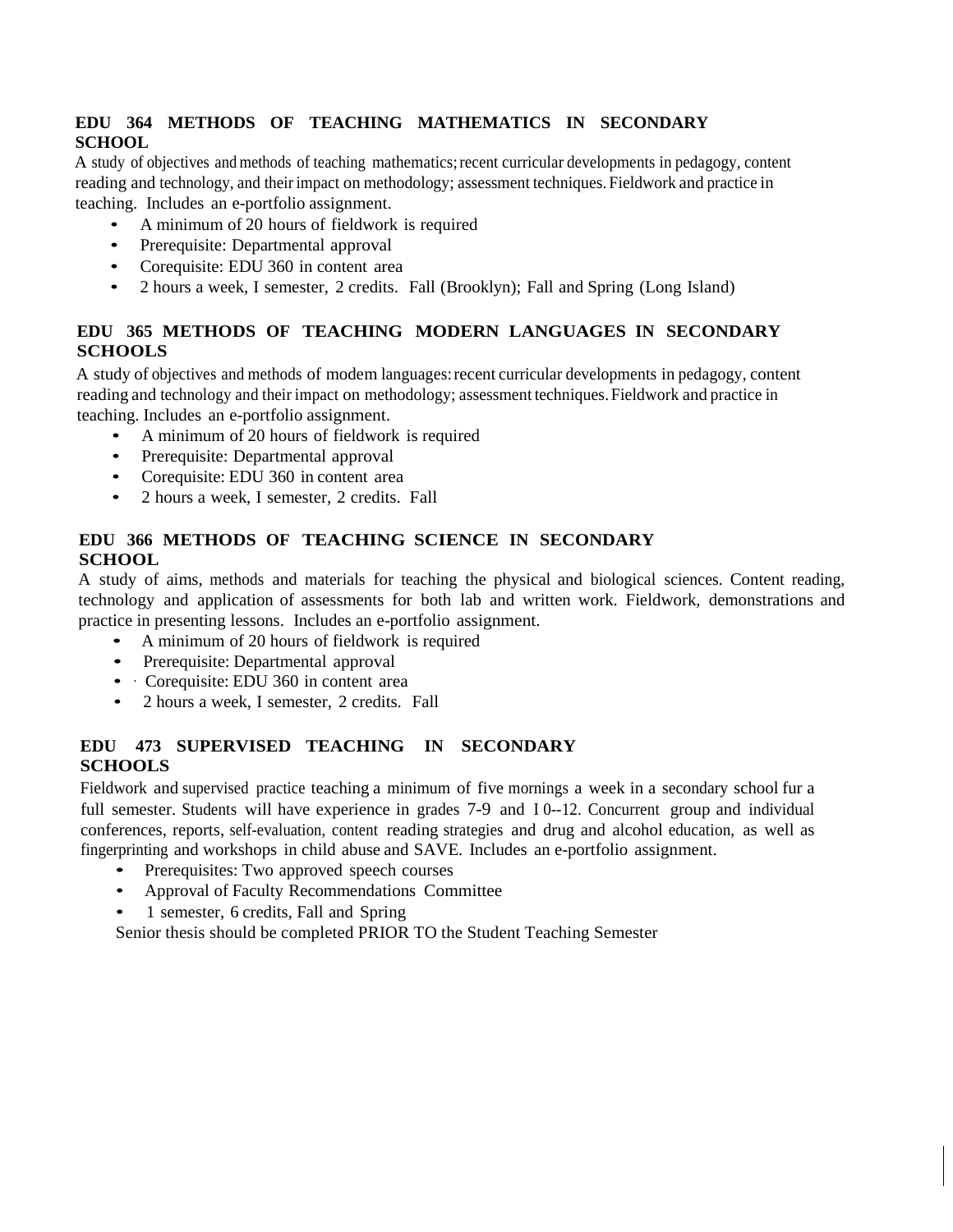#### **Secondary Education** *ASSESSMENT POINTS***: Initial Certification Programs**

The chart below provides an overview of the assessments used by the department to assure program quality. Each assessment point highlights the candidate's progression within the program, including the requirements for program progression.

| <b>Assessment Point 1</b>                                                     | <b>Assessment Point 2</b>                                                |                                                                                                                                                                                                  | <b>Assessment Point 3</b>                                                             | <b>Assessment Point 4</b> |
|-------------------------------------------------------------------------------|--------------------------------------------------------------------------|--------------------------------------------------------------------------------------------------------------------------------------------------------------------------------------------------|---------------------------------------------------------------------------------------|---------------------------|
| Application for<br>admission to Education<br>Program<br><b>Sophomore Year</b> | Admission to methods<br>block (360/361-366)<br><b>End of Junior Year</b> | Application for<br>student teaching<br><b>Fall/Spring Semester</b><br><b>Senior Year</b>                                                                                                         | Certification<br>recommendation<br>Program<br>Completion                              | jPost-graduation          |
| Faculty<br>recommendations                                                    | Transcript review                                                        | Three faculty<br>recommendations                                                                                                                                                                 | 2.8 GPA, overall                                                                      | Candidate surveys         |
| 2.8 GPA, overall                                                              | 2.8 GPA, overall                                                         | Statement of<br>professional philosophy                                                                                                                                                          | 2.8 GPA,<br>education courses                                                         | <b>Employer surveys</b>   |
| 2.8 GPA, education<br>courses                                                 | 2.8 GPA, education<br>courses                                            | Field<br>Reflections/Timesheet                                                                                                                                                                   | 2.8 GPA, major                                                                        |                           |
| 2.8 GPA, major                                                                | 2.8 GPA, major                                                           | <b>Field Evaluations</b>                                                                                                                                                                         | Field Reflection/<br>Timesheet                                                        |                           |
| Writing assignment                                                            | Field Reflections/<br>Timesheets                                         | Transcript review,<br>including a 2.8<br>cumulative GPA, a 2.8<br>GPA in the Secondary<br>Education sequence, a<br>2.8 GPA in your major<br>& 3.0 GPA in required<br>speech courses &<br>Methods | <b>Summative Evaluation</b><br>by cooperating teachers<br>and EDU field<br>supervisor |                           |
|                                                                               | <b>Field Evaluations</b>                                                 | Submission of résumé                                                                                                                                                                             |                                                                                       |                           |
| Gatekeeper:<br>Chairperson or<br>designated faculty                           | Gatekeeper:<br>Chairperson or<br>designated faculty                      | Gatekeeper:<br>Chairperson or<br>designated faculty                                                                                                                                              | Gatekeeper:<br>Chairperson or<br>designated faculty                                   | Departmental review       |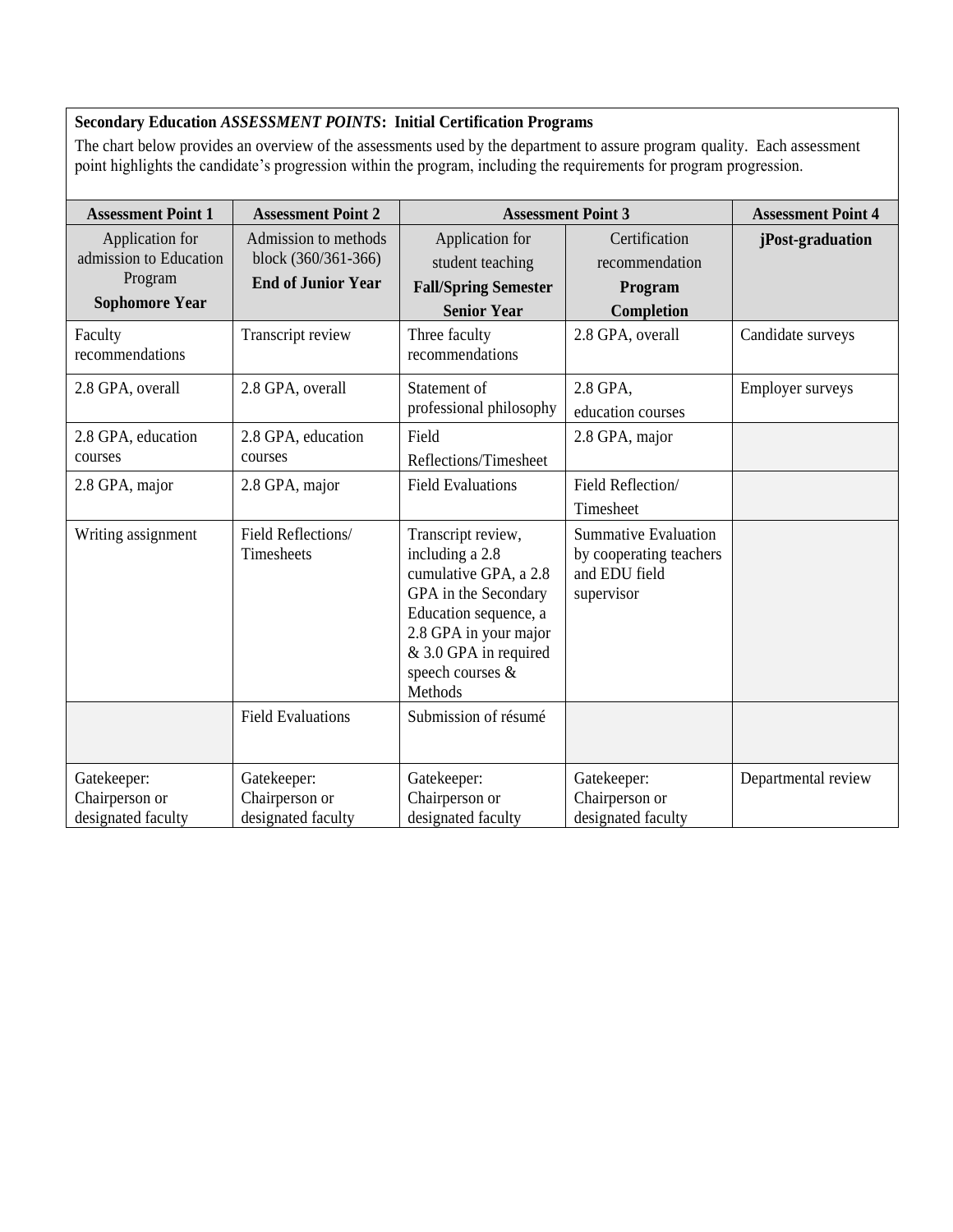Below is a list of the required performances that distinguish the St. Joseph's College Teacher Education Program. Upon completion of the program, a teacher candidate will successfully demonstrate the skills, knowledge and dispositions associated with each performance. In addition, each performance is aligned with professional standards for teacher education. **Figure 1. List of Teacher Candidate's Required Performances**

| <b>Name of Assessment</b>                                                         | <b>Assessment Type or Form</b> | <b>When Assessment is Administered</b>                                                                                     |
|-----------------------------------------------------------------------------------|--------------------------------|----------------------------------------------------------------------------------------------------------------------------|
| 1. Technology project<br>(e.g. WebQuest, PowerPoint, etc.)                        | Project                        | <b>EDU240</b>                                                                                                              |
| 2. Lesson plan                                                                    | Project/activity               | <b>During required courses</b><br>EDU360 and EDU361-366<br><b>EDU473</b>                                                   |
| 3. IEP Project                                                                    | Project/activity               | CS121(B)/EDU121(LI)                                                                                                        |
| 4. Field Log/Journal                                                              | Report                         | During fieldwork (100 hours prior to<br>student teaching;<br>EDU115, CS121(B)/EDU121(LI),<br>EDU234, EDU360 and EDU361-366 |
| 5. Professional philosophy                                                        | Paper                          | <b>EDU234</b><br><b>EDU473</b>                                                                                             |
| 6. Teaching performance                                                           | Activity                       | <b>EDU473</b>                                                                                                              |
| 7. Reflections on fieldwork and student<br>teaching                               | Paper                          | During EDU115, CS121(B)/EDU121(LI),<br>EDU234, EDU361-366 and EDU437                                                       |
| 8. Student teaching evaluation<br>a. Seminar instructor<br>b. Cooperating teacher | Assessment of student teaching | <b>EDU473</b>                                                                                                              |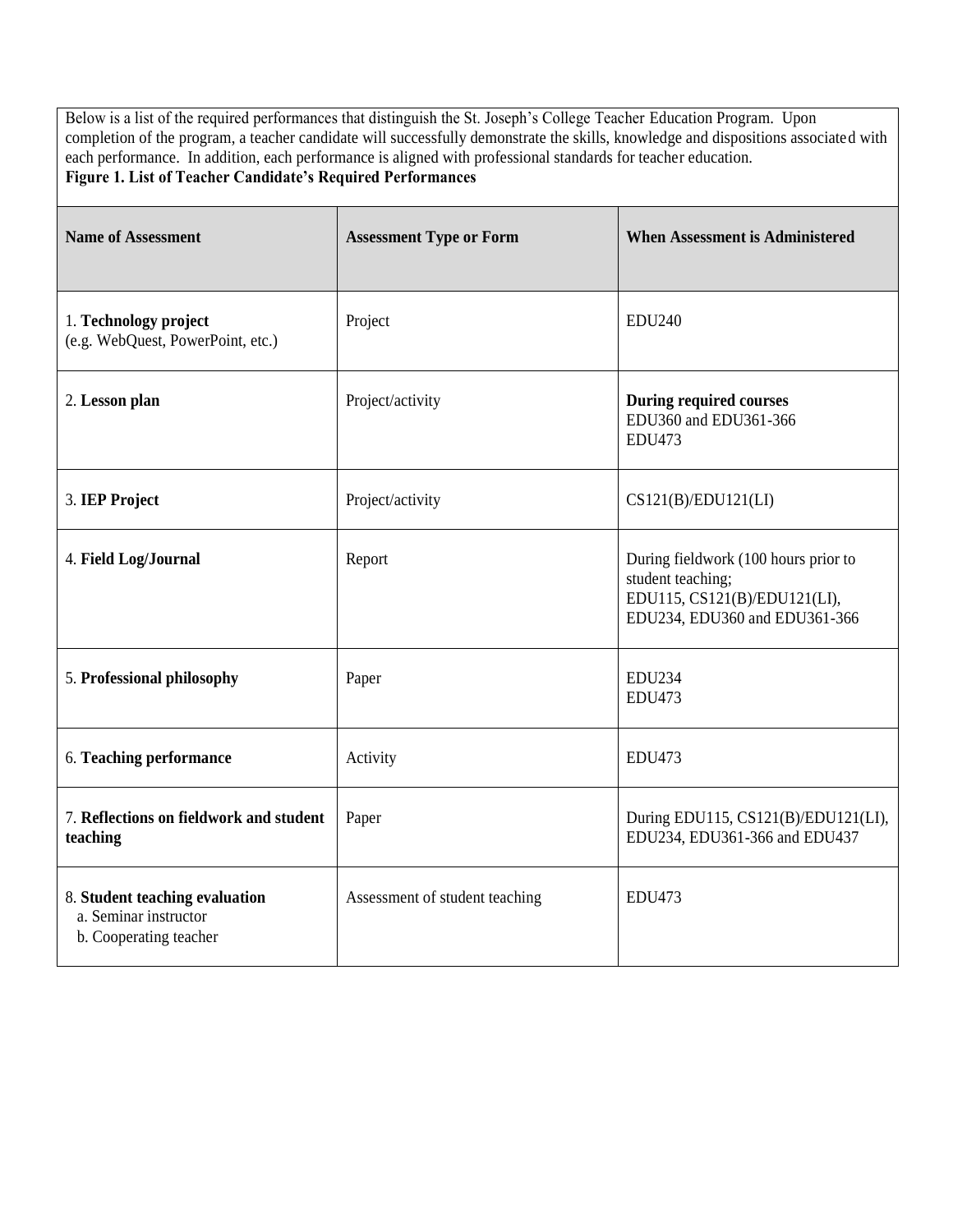**Figures 1 and 2** delineate the requirements and courses for both the 100 hours of fieldwork (pre-student teaching) and student teaching.

### **Figure 1 Pre-Student Teaching Fieldwork**

| <b>Requirements</b>              | <b>Initial Teaching Certification</b>                                                                                                         |
|----------------------------------|-----------------------------------------------------------------------------------------------------------------------------------------------|
| (Hours; Performance; Assessment  |                                                                                                                                               |
| <b>Hours</b>                     | Minimum of 100 hours - divided among five courses, 20<br>hours per course (EDU 115, CS121 (B)/EDU 121 (LI), EDU<br>234, EDU 360, EDU 361-366) |
| <b>Placement</b>                 | Field placement Coordinator in consultation with school and<br>teacher candidate                                                              |
| <b>Evaluation</b>                | Incorporated into each of the five courses aligned with the 20<br>hours of fieldwork                                                          |
| <b>Field Reports/Reflections</b> | Reflections/Commentaries are required for each of the listed<br>courses.                                                                      |

**Note**: All teacher candidates are encouraged to have a placement in one high-needs classroom.

# **Figure 2 Student Teaching**

| <b>Requirements</b>               | <b>Initial Teacher Certification (SJCNY)</b>                                                                                                                                                                             |
|-----------------------------------|--------------------------------------------------------------------------------------------------------------------------------------------------------------------------------------------------------------------------|
| (Hours; Performances; Assessment) |                                                                                                                                                                                                                          |
| <b>Hours</b>                      | From the opening of the school day until approximately 1 pm<br>(the earliest) and later when college course schedule does not<br>conflict.                                                                               |
| <b>Placement</b>                  | Field placement Coordinator in consultation with school<br>districts, ensuring middle school and high school experiences                                                                                                 |
| <b>College Supervision</b>        | <b>Minimum of four formal observations – Two by Education</b><br>Department faculty and two by faculty representing the<br>candidate's major content area.                                                               |
| <b>Evaluation</b>                 | SJC faculty from Liberal Arts and Education Departments, as<br>well as the cooperating teacher(s).                                                                                                                       |
| <b>Seminar</b>                    | One seminar class, on campus, each week of the semester.<br>Filed Log/Journal checked by seminar instructor as well as<br>summative evaluations by the cooperating teacher(s) and<br>reflections by the student teacher. |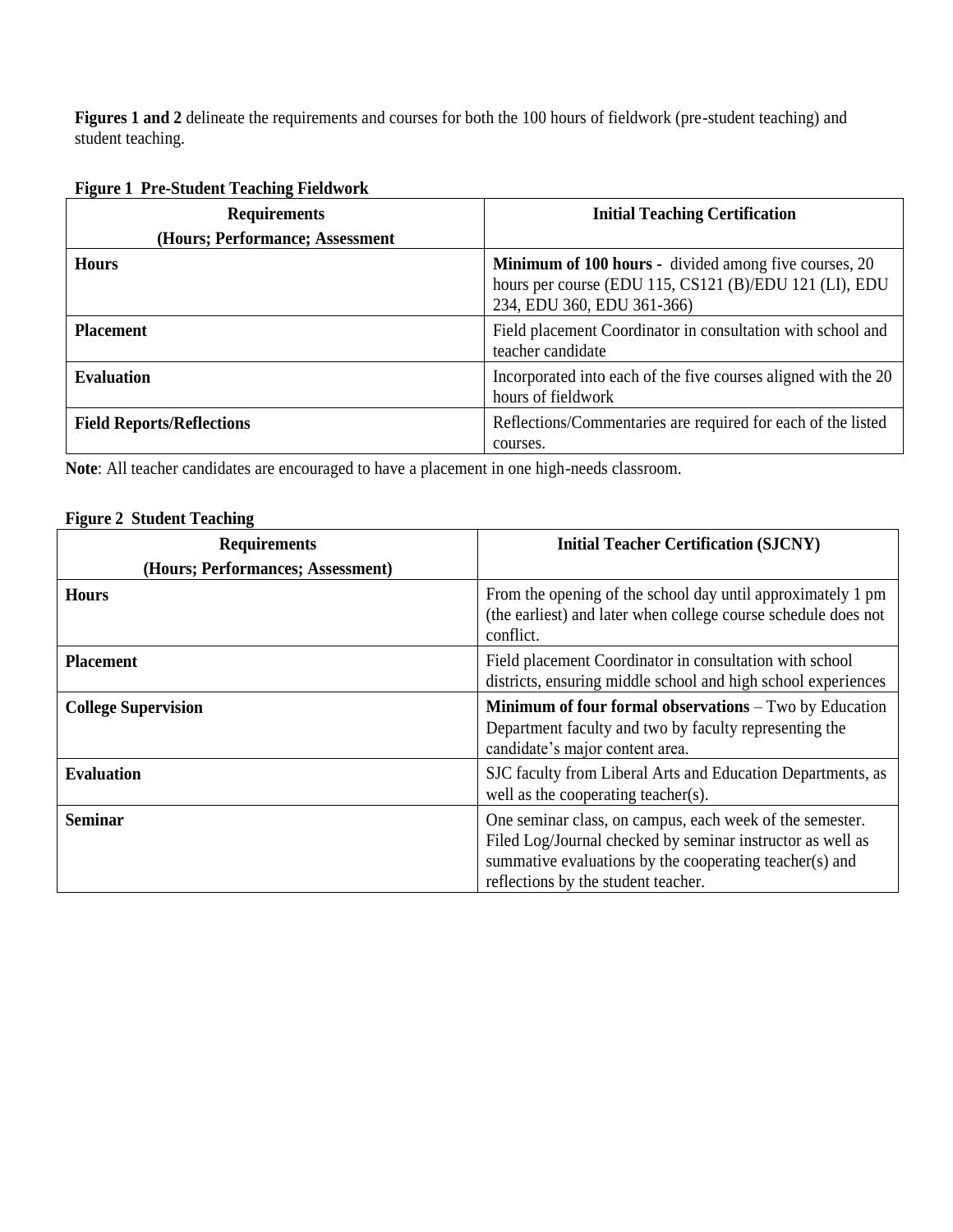#### **STUDENT TEACHING OVERVIEW Requirements for entry into student teaching**

- 2.8 GPA (0verall)
- 2.8 GPA in major
- 2.8 GPA in education course work
- 3.0 GPA in Methods block
- 3.0 GPA in required speech course work
- Completed application, including three faculty recommendations, and review of transcript
- Candidate's dispositions

#### Student Teaching

The student teaching experience is the final phase of the teacher preparation program. Typically, students complete their student teaching in the senior year. The student teaching experience is invaluable – ideally an experience during which the cooperating teacher, student teacher and the College supervisors work collegially and cooperatively to prepare the student teacher for employment in grades 7-12. It is imperative that student teachers continually strive to establish and maintain a dynamic, comfortable and positive relationship with the cooperating teacher by:

- Establishing a smooth transition into the school community and the classroom environment, including familiarity with building policies and procedures
- Planning, in collaboration, units and lessons to meet the needs of all students
- Developing a viable and effective classroom management plan

#### Student Teaching Hours

From the opening of the school day (approximately 7:30 am) to 1 pm and later of the college course schedule does not conflict, and from the first day of the semester to the day before SJC final exams (study day). Some schools/districts require student teachers to remain for the entire academic semester of the school, and when possible, student teachers are encouraged to continue in this experience beyond the end of the college semester.

#### **ROLE OF THE COOPERATING TEACHER**

The role of the cooperating teacher is a critical one and is the foundation of a successful experience. The cooperating teacher provides student teachers with an opportunity to put into practice the skills, dispositions and methods they have developed in their college course work. More information about the role and responsibilities of the cooperating teacher can be found in the Student Teacher Handbook.

#### **ROLE OF THE STUDENT TEACHER**

The student teaching experience provides an opportunity to learn and function within the total school environment. It is strongly recommended that the student teacher participates from the beginning of the school day, including after-school meetings, conferences and activities whenever appropriate. More information about the role and responsibilities of the student teacher can be found in the Student Teacher Handbook.

Teacher candidates must dress in a professional manner when doing fieldwork and student teaching. Needless to say, all tattoos and body art must be covered, and piercings must be avoided.

In addition, teacher candidates must honor all their commitments with regard to attendance, assignments, duties, and writing field journals/logs and lesson plans. If illness arises, the teacher candidate must call the school the cooperating teacher and the seminar instructor before the school day begins.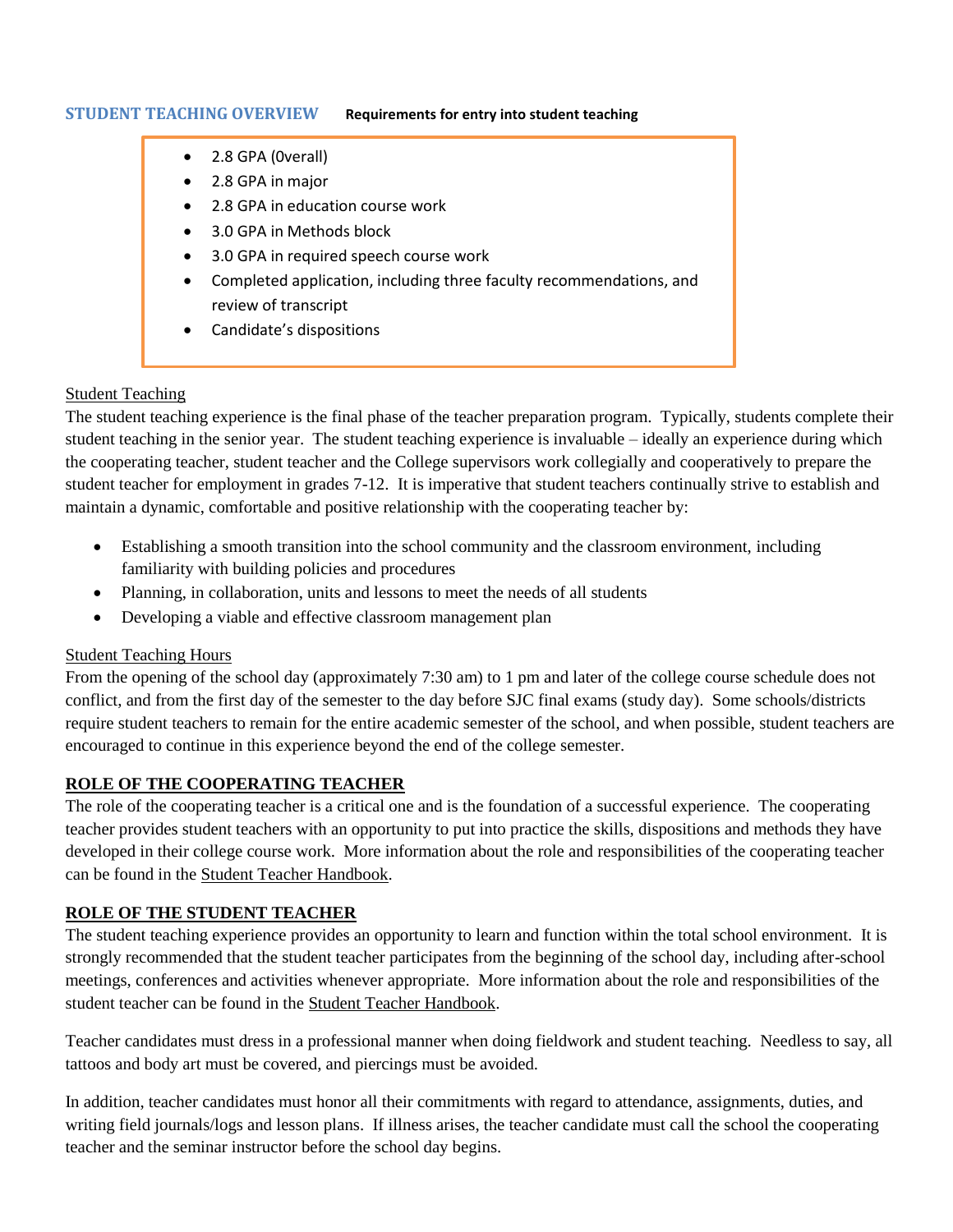#### **NYSED Codes for Secondary Education**

In addition, when using the online application process for teacher certification, you will use the appropriate codes that identify your degree and your content specialty. Please see the tables that follow, and be sure to use the table that applies to your campus because each campus has different codes.

| Program<br>Code | <b>Program Title</b> | <b>HEGIS</b> | <b>Degree</b><br>Awarded | <b>Title</b>            | Certificate/<br><b>License Type</b> |
|-----------------|----------------------|--------------|--------------------------|-------------------------|-------------------------------------|
|                 |                      |              |                          |                         |                                     |
| 22985           | <b>Biology</b>       | 0401         | <b>B.A.</b>              | $Biology 7-12$          | Initial                             |
| 22986           | <b>Biology</b>       | 0401         | <b>B.S.</b>              | Biology $7-12$          | Initial                             |
| 22993           | Spanish              | 1105         | B.A.                     | Spanish 7-12            | Initial                             |
| 22991           | English              | 1501         | <b>B.A.</b>              | <b>English Language</b> | Initial                             |
|                 |                      |              |                          | Arts 7-12               |                                     |
| 22983           | <b>Mathematics</b>   | 1701         | B.A.                     | Mathematics 7-12        | Initial                             |
| 22984           | <b>Mathematics</b>   | 1701         | B.S.                     | Mathematics 7-12        | Initial                             |
| 22989           | Chemistry            | 1905         | B.A.                     | Chemistry 7-12          | Initial                             |
| 22990           | Chemistry            | 1905         | <b>B.S.</b>              | Chemistry 7-12          | Initial                             |
| 22994           | <b>History</b>       | 2205         | B.A.                     | Social Studies 7-12     | Initial                             |

Codes for the Brooklyn Campus are:

Codes for the Long Island Campus are:

| Program | <b>Program Title</b> | <b>HEGIS</b> | <b>Degree</b> | <b>Title</b>        | Certificate/        |
|---------|----------------------|--------------|---------------|---------------------|---------------------|
| Code    |                      |              | Awarded       |                     | <b>License Type</b> |
| 22987   | <b>Biology</b>       | 0401         | <b>B.A.</b>   | Biology 7-12        | Initial             |
| 22988   | <b>Biology</b>       | 0401         | <b>B.S.</b>   | Biology 7-12        | Initial             |
| 29557   | Spanish              | 1105         | B.A.          | Spanish 7-12        | Initial             |
| 22992   | English              | 1501         | <b>B.A.</b>   | English Language    | Initial             |
|         |                      |              |               | Arts 7-12           |                     |
| 22981   | <b>Mathematics</b>   | 1701         | B.A.          | Mathematics 7-12    | Initial             |
| 22982   | <b>Mathematics</b>   | 1701         | B.S.          | Mathematics 7-12    | Initial             |
| 35406   | Chemistry            | 1905         | B.S.          | Chemistry 7-12      | Initial             |
| 22995   | <b>History</b>       | 2205         | B.A.          | Social Studies 7-12 | Initial             |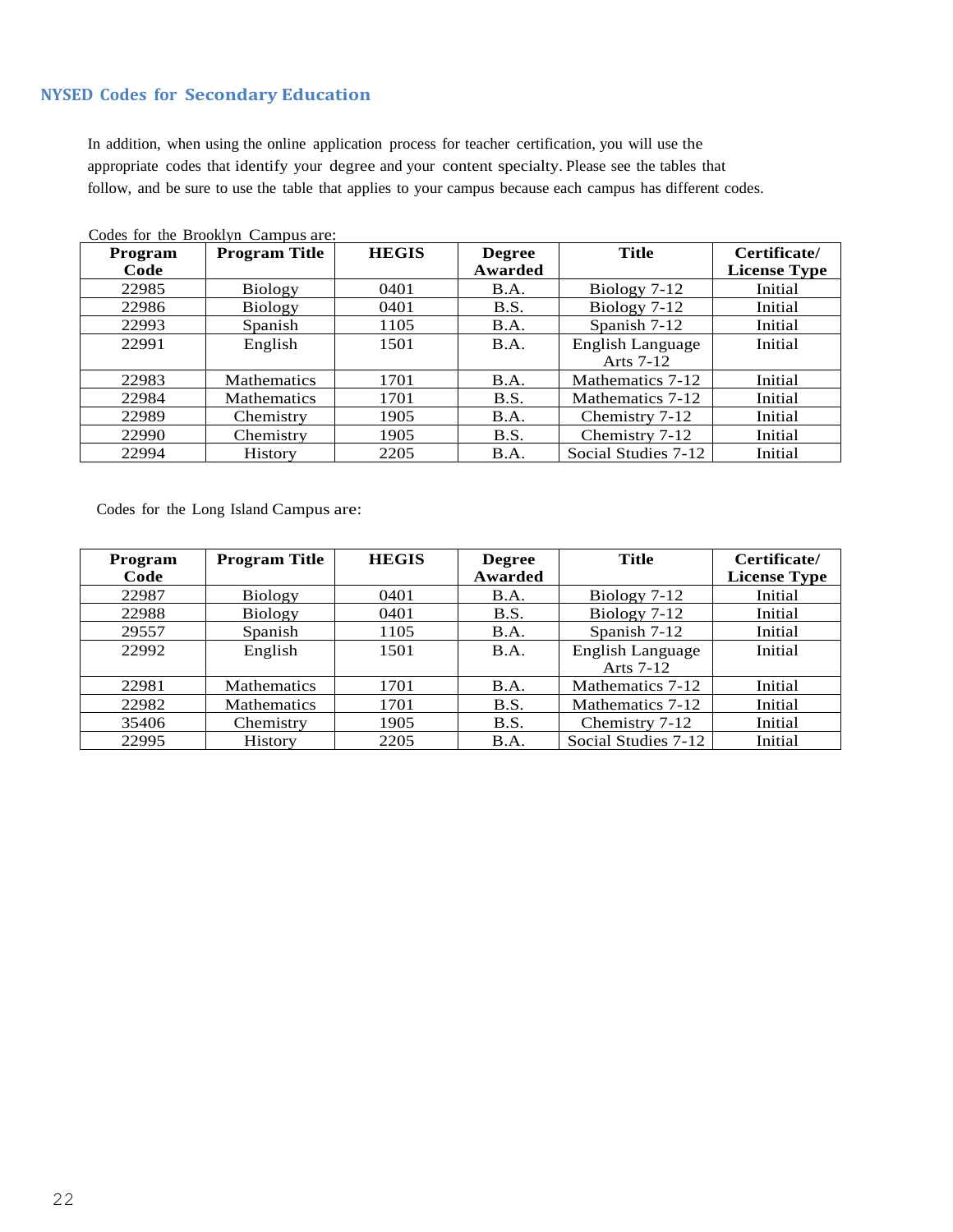# APPENDICES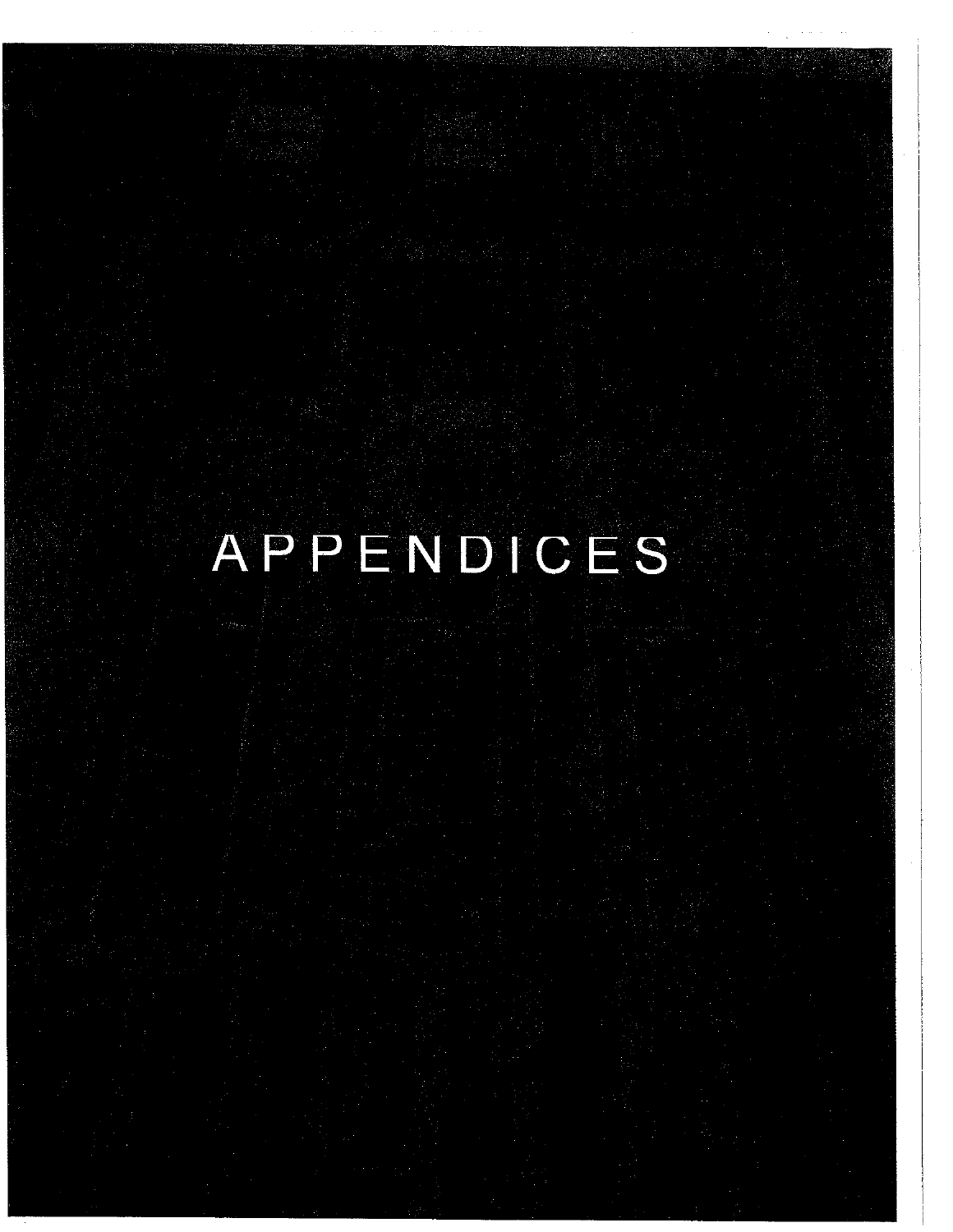# Application for Admission to the Adolescence Teacher Education Program

PLEASE TYPE OR PRINT LEGIBLY

| Name                                                                      |          |                  | Student ID No.                                         |
|---------------------------------------------------------------------------|----------|------------------|--------------------------------------------------------|
| (First)                                                                   | (Middle) | (Last)           |                                                        |
| Date of Birth                                                             |          | Sex              | <b>Expected Date of Graduation</b>                     |
| Home Address                                                              |          |                  |                                                        |
| City, State and Zip Code                                                  |          |                  |                                                        |
| Home Phone ()                                                             |          | Cell Phone $($ ) | E-mail                                                 |
|                                                                           |          |                  | (Your SJC e-mail address will be used to contact you.) |
|                                                                           |          |                  |                                                        |
| Current Academic Status (place a check mark in the appropriate location): |          |                  |                                                        |
| Sophomore Junior                                                          |          |                  |                                                        |
| Desired Certification Area (check one)                                    |          |                  | Biology ______________Chemistry (Brooklyn              |
| only)                                                                     |          |                  |                                                        |
| English                                                                   | Math     |                  | Social Studies ________Spanish                         |
| Are you a transfer student?                                               | Yes      | No.              |                                                        |
| If yes, where have you transferred from?                                  |          |                  |                                                        |
| Number of credits in your academic major you earned there?                |          |                  | GPA in major                                           |
| List Education courses transferred to St. Joseph's College, if any:       |          |                  |                                                        |
|                                                                           |          |                  |                                                        |
| Course number Course Credits                                              |          | Course title     |                                                        |
|                                                                           |          |                  |                                                        |

NOTE: The application process for admission to the Adolescence Teacher Education Program will include a transcript review. Please attach a copy of your transcript(s) to this application form along with a record of your prior completed fieldwork. Fieldwork completed prior to coming to SJC must be verified.

The Education Department will complete the information below.<br>Date application was received<br>Date of candidate interview Date application was received

| Application components                | Date received | Date reviewed |
|---------------------------------------|---------------|---------------|
| 1. Student transcript $(s)$           |               |               |
| 2. Essay: Why I am Becoming a Teacher |               |               |
| 3. $2.8$ GPA, overall*                |               |               |
| 4. 2.8 GPA, education courses *       |               |               |
| 5. 2.8 GPA, major $*$                 |               |               |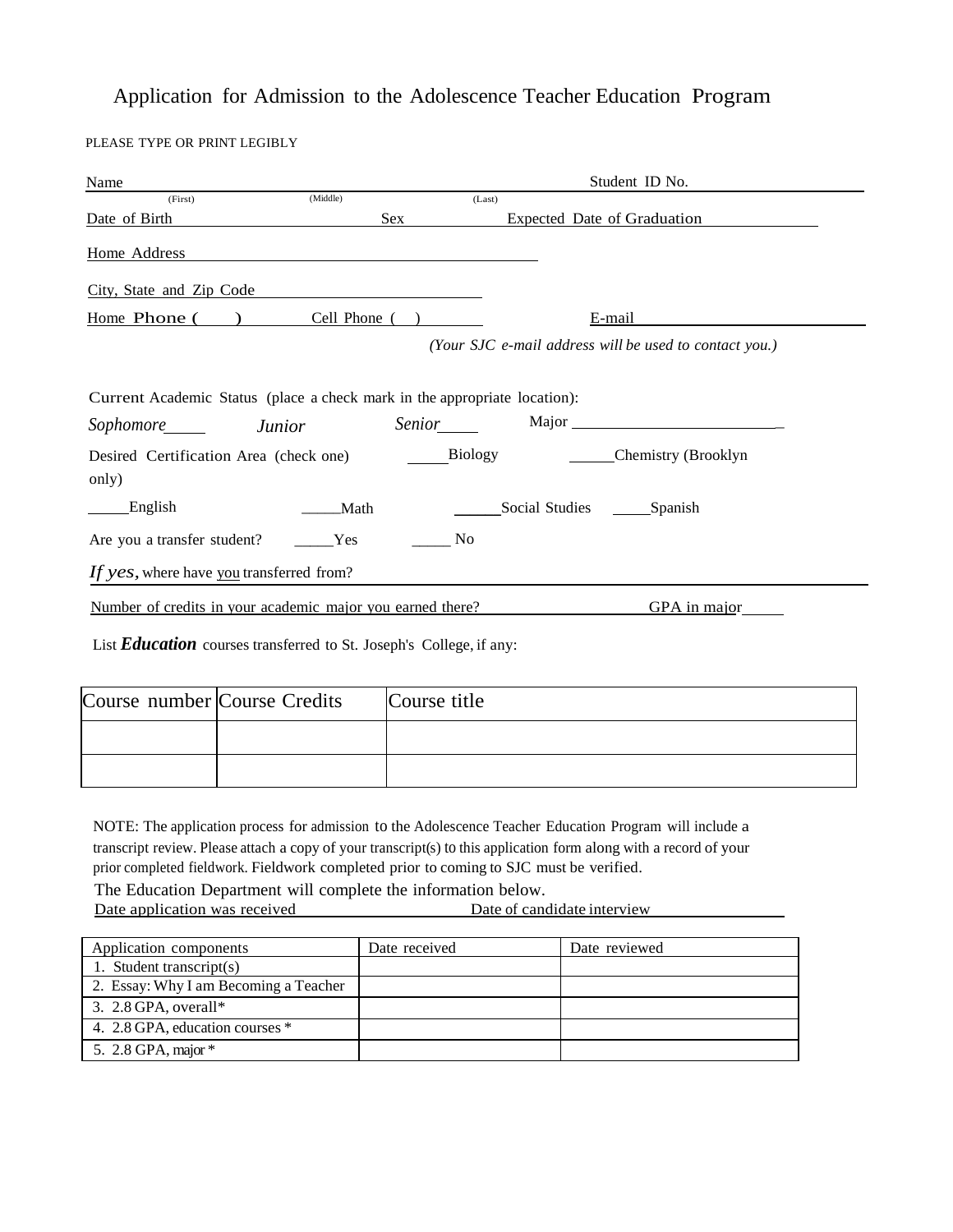### **Overview for 100 Hours of Fieldwork**

Candidates preparing to teach in the secondary schools (Grades 7-12) are required to observe classrooms (educative settings) for 100 hours prior to student teaching.The 100 hours is divided among five education courses. Each course requires that you spend two periods a week in a school setting for a minimum of 10 weeks.This preliminary experience isintended to introduce you, as a professional, to a school setting in which you observe and work with secondary school teachers and students. The experience will provide you with an opportunity to integrate theory and practice, and to test out your interest and aptitude for teaching. All teacher candidates are required to have at least one high school (9-12) and one middle school (7-8) experience. All teacher candidates are encouraged to have placement in one high-needs classroom. These experiences prepare you gradually to assume the role of teacher.

#### Process Overview

I. We will send an official letter to the school requesting your placement. Frequently students know administration and faculty at the school who facilitate this placement. When accepted, you are responsible to contact the school to arrange a specific time for your weekly visits.

There is a second letter of explanation for you to take to the school for the cooperating personnel.

- 2. Once your hoursin the school are arranged, please be faithful to this arrangement. If you must be absent for a serious reason, call the school and leave a message for the teacher.Since holidays, field trips or other school events may alter the schedule, you should check each week to ascertain that your group will be there the following week.
- 3. Ordinarily, you will spend the time observing the teacher. You may at times, however, be assigned to work with a student or groups or to perform another assigned task. Use every opportunity to learn.
- 4. Directions for the field reports for EDU 115, 121, 234, 360, 361-366 and CS 121 will be distributed with your course outline.For each 20 hours of fieldwork, you will also submit a reflection for the total experience.
- 5. Submit your field reports as instructed. Keep all your reports together so that at the end of the semester you can present them with an evaluation of the experience. Each entry in the field journal will include a response to the following three questions:
	- a. What did I learn about the act of teaching?
	- b. What did I learn about the learners and the learning process?
	- c. What are the implications of my learning (responsesto questions 1 and 2) for my future work as.a teacher candidate?
- 6. The teacher(s) with whom you worked, orthe chairperson, will submit an evaluation of your experience.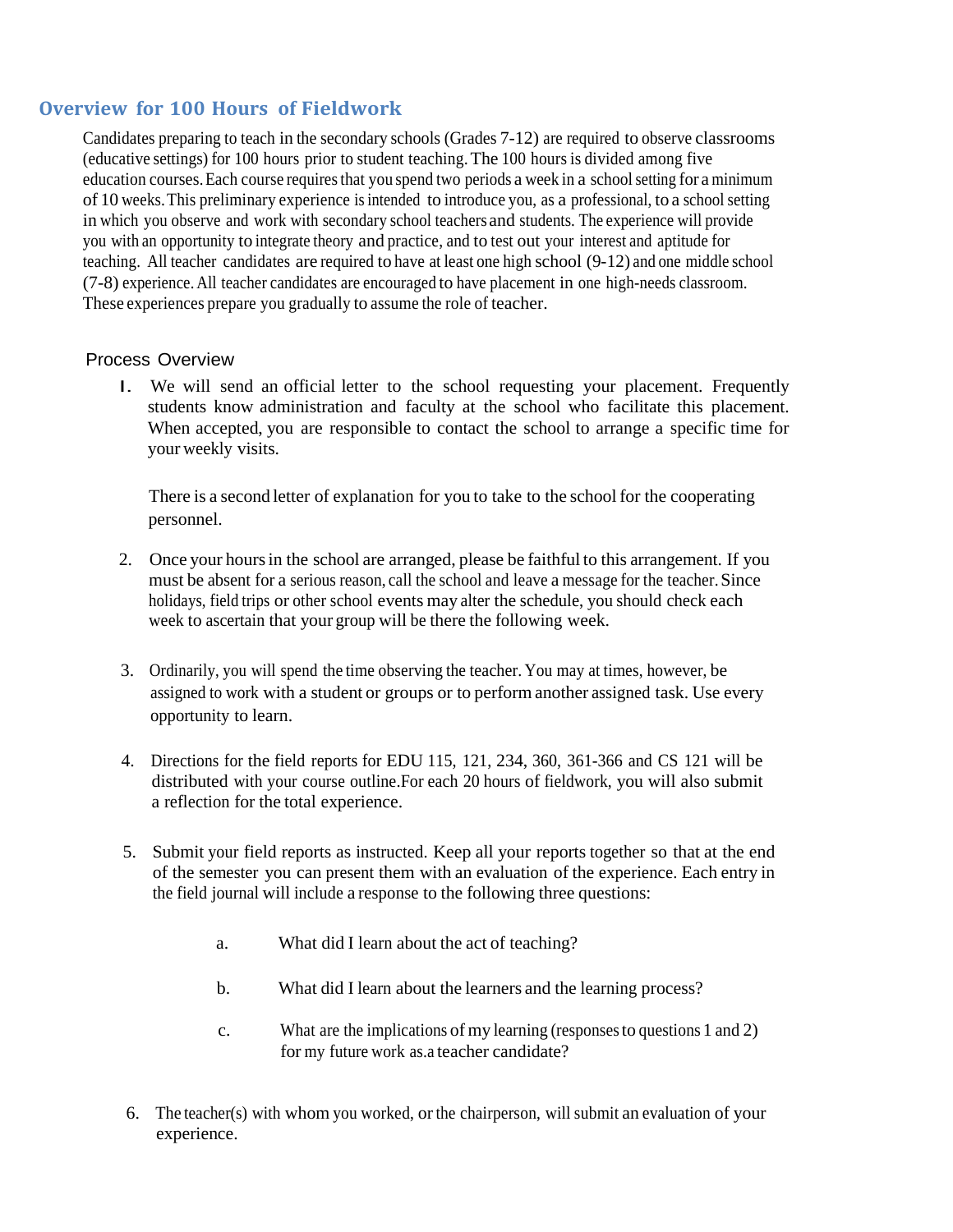# Daily Time Sheet for Fieldwork in Grades 7-8 and 9-12

| <b>Candidate's Name</b>   |                                                                                       |                 |                  |                 |                           |                           |                                       |  |
|---------------------------|---------------------------------------------------------------------------------------|-----------------|------------------|-----------------|---------------------------|---------------------------|---------------------------------------|--|
| <b>Course No./Name</b>    |                                                                                       |                 |                  |                 |                           |                           | <b>Semester</b>                       |  |
| Month,<br>Day and<br>Year | <b>School Site (please print)</b><br><b>Cooperating Teacher's Name (please print)</b> |                 |                  |                 |                           |                           |                                       |  |
| <b>Date</b>               | <b>Observing</b>                                                                      | <b>Teaching</b> | <b>Assisting</b> | <b>Tutoring</b> | <b>Other</b><br>(specify) | <b>Other</b><br>(specify) | <b>Total</b><br>periods<br>per<br>day |  |
|                           |                                                                                       |                 |                  |                 |                           |                           |                                       |  |
|                           |                                                                                       |                 |                  |                 |                           |                           |                                       |  |
|                           |                                                                                       |                 |                  |                 |                           |                           |                                       |  |
|                           |                                                                                       |                 |                  |                 |                           |                           |                                       |  |
|                           |                                                                                       |                 |                  |                 |                           |                           |                                       |  |
|                           |                                                                                       |                 |                  |                 |                           |                           |                                       |  |
|                           |                                                                                       |                 |                  |                 |                           |                           |                                       |  |
|                           |                                                                                       |                 |                  |                 |                           |                           |                                       |  |
|                           |                                                                                       |                 |                  |                 |                           |                           |                                       |  |
|                           |                                                                                       |                 |                  |                 |                           |                           |                                       |  |
|                           |                                                                                       |                 |                  |                 |                           |                           |                                       |  |
|                           |                                                                                       |                 |                  |                 |                           |                           |                                       |  |
|                           |                                                                                       |                 |                  |                 |                           |                           |                                       |  |

# **TOTAL Cumulative periods**

# **Teacher candidate's signature**

**Cooperating teacher's name (print)** 

**Cooperating teacher's signature**  Date **Date**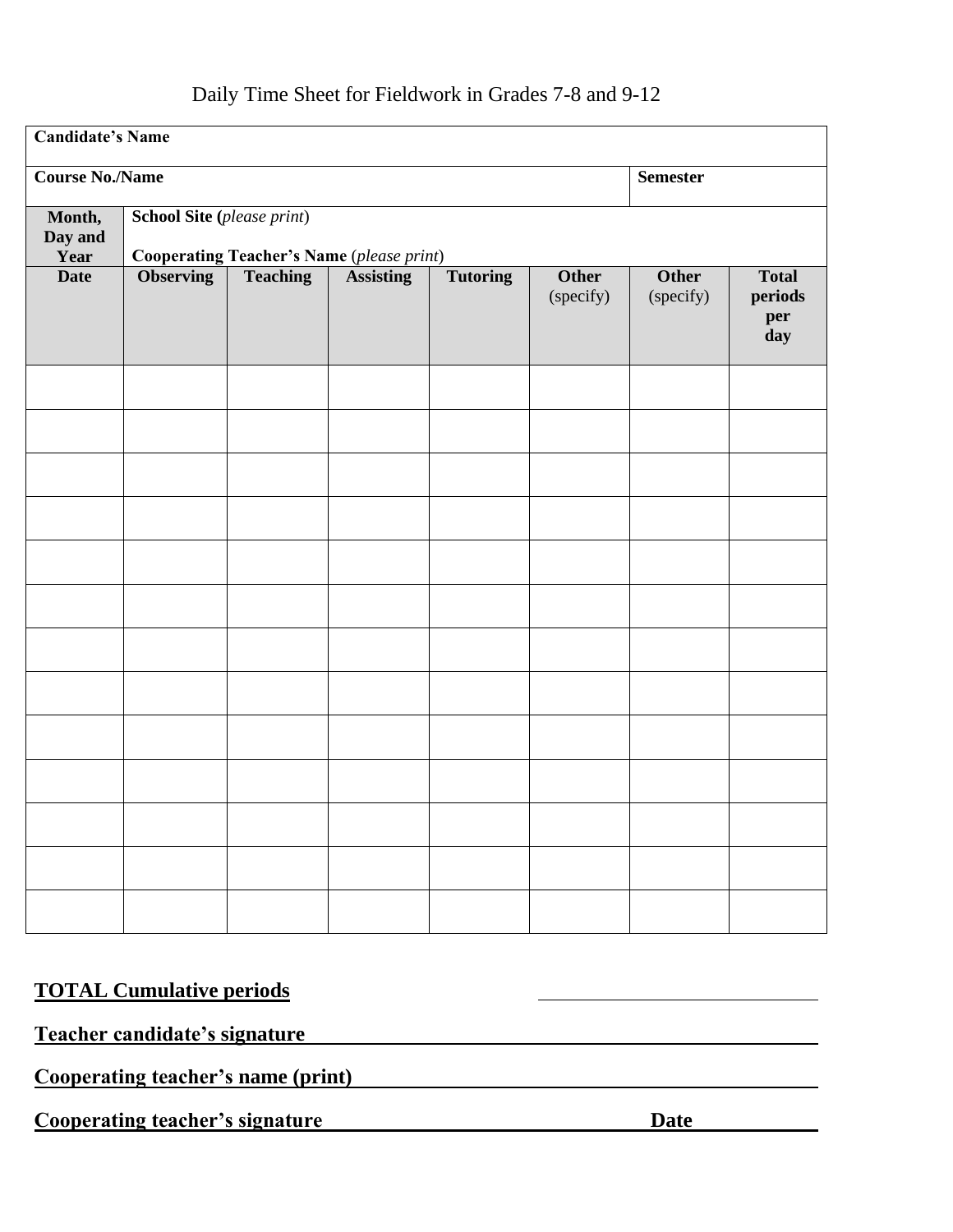**Directions:** Compose a three to four page reflection on your experiences during the field observations. Please include a discussion of: (a) impact upon your professional philosophy; (b) your professional growth and development (impact on your future teaching; impact on your understanding of learning and curriculum planning); (c) the quality of your interaction with your cooperating teacher(s); (d) your ability to establish rapport with the students; (e) your preparation for fieldwork observations; and (f) your overall evaluation of the observation experience. Your reflection will be typed using 8.5" x 11" paper with one-inch margins. Thank you.

| Date                       | <b>Name</b>    |
|----------------------------|----------------|
| <b>School site</b>         | <b>Subject</b> |
|                            |                |
| <b>Cooperating teacher</b> | Grade level(s) |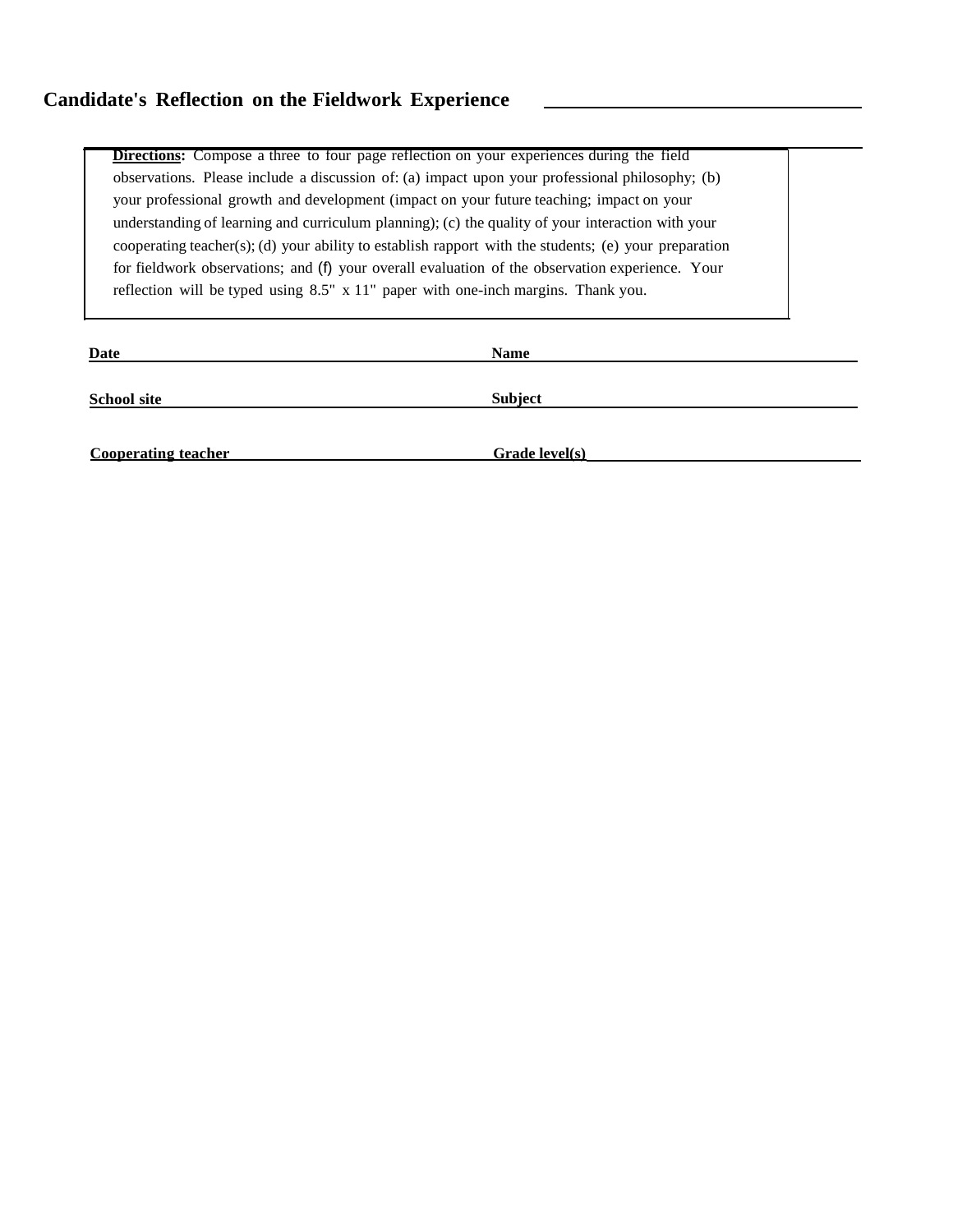# Evaluation of Candidate's Fieldwork Experience by the Cooperating Teacher

| Candidate's Name                                                                                                                                          |                |                |  |
|-----------------------------------------------------------------------------------------------------------------------------------------------------------|----------------|----------------|--|
| Dates Attended                                                                                                                                            |                |                |  |
| School                                                                                                                                                    | <b>Subject</b> |                |  |
| <b>Cooperating Teacher</b>                                                                                                                                |                | Grade Level(s) |  |
| Approximate Time Spent at the Field Site                                                                                                                  |                |                |  |
| Activities the candidate engaged in:                                                                                                                      |                |                |  |
| The candidate has completed 20 periods of fieldwork                                                                                                       | $\Box$ Yes     | $\Box$ No      |  |
| Any comments on the candidate's performance during this fieldwork experience will be appreciated. (Please use<br>additional paper, if needed.) Thank you. |                |                |  |
|                                                                                                                                                           |                |                |  |
|                                                                                                                                                           |                |                |  |
|                                                                                                                                                           |                |                |  |
|                                                                                                                                                           |                |                |  |
|                                                                                                                                                           |                |                |  |

Signature of cooperating teacher Name (print)

Date Title Title